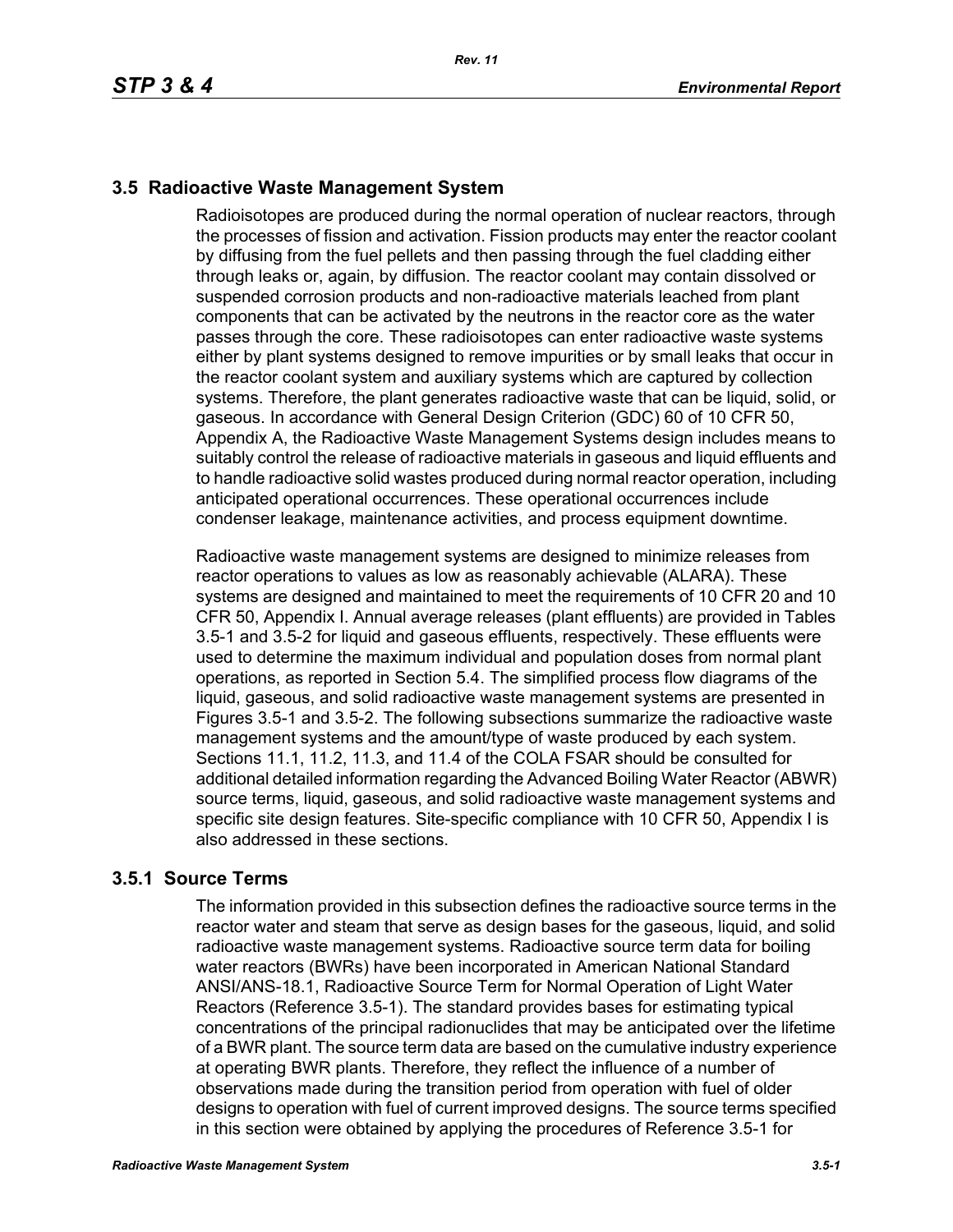*Rev. 11*

estimation of typical source terms and adjusting the results upward as appropriate to ensure conservative bases for design. The methodology for adjustment of the source terms is provided in Section 11.1.3 of the DCD. The plant parameters and nuclide removal rate parameters used to perform the adjustment calculations are contained in DCD Tables 11.1-6 and 11.1-7, respectively. A major parameter in the adjustment of the source term is the reactor thermal power. These are 3400 MWt for the reference BWR and 3926 MWt for the ABWR.

The various radionuclides included in the design basis source term have been categorized as fission products or activation products and tabulated in the subsections that follow. The lists do not necessarily include all radionuclides that may be detectable or theoretically predicted to be present. Those that have been included are considered to be potentially significant with respect to one or more of the following considerations:

- **Plant equipment design**
- **Burnelling design**
- **Understanding system operation and performance**
- **Measurement practicability**
- **Evaluation of radioactivity in effluents to the environment**

## **3.5.1.1 Fission Products**

## **3.5.1.1.1 Noble Gas Fission Products**

Typical concentrations of the 13 principal noble gas fission products as observed in steam flowing from the BWR reactor vessel are provided in the source term standard ANSI/ANS-18.1 (Reference 3.5-1). Concentrations in the reactor water are considered negligible because all of the gases released to the coolant are assumed to be rapidly transported out of the vessel with the steam and removed from the system with the other noncondensables in the main condenser.

The design basis noble gas source term for the ABWR is selected such that the mix is that of Reference 3.5-1 and the total of the release rates of the 13 noble gases from the vessel is 3700 MBq/s (megabecquerels per second) as evaluated after a 30-minute decay. The noble radiogas source term rate after 30-minute decay has been used as a conventional measure of the fuel leakage rate, since it is conveniently measurable and is consistent with the nominal 30-minute offgas holdup system used on a number of early plants. A design basis noble gas release rate of 3700 MBq/s after a 30-minute decay has historically been used for the design of the gaseous waste management systems in BWR plants (Reference 3.5-2) with satisfactory results. It was selected on the basis of operating experience with consideration given to several judgmental factors, including the implications to environmental releases, system contamination, and building air contamination. The design basis value is considered to represent a long-term average value. An instantaneous release rate of several times the annual average permissible release rate limit may be permitted as long as it is consistent with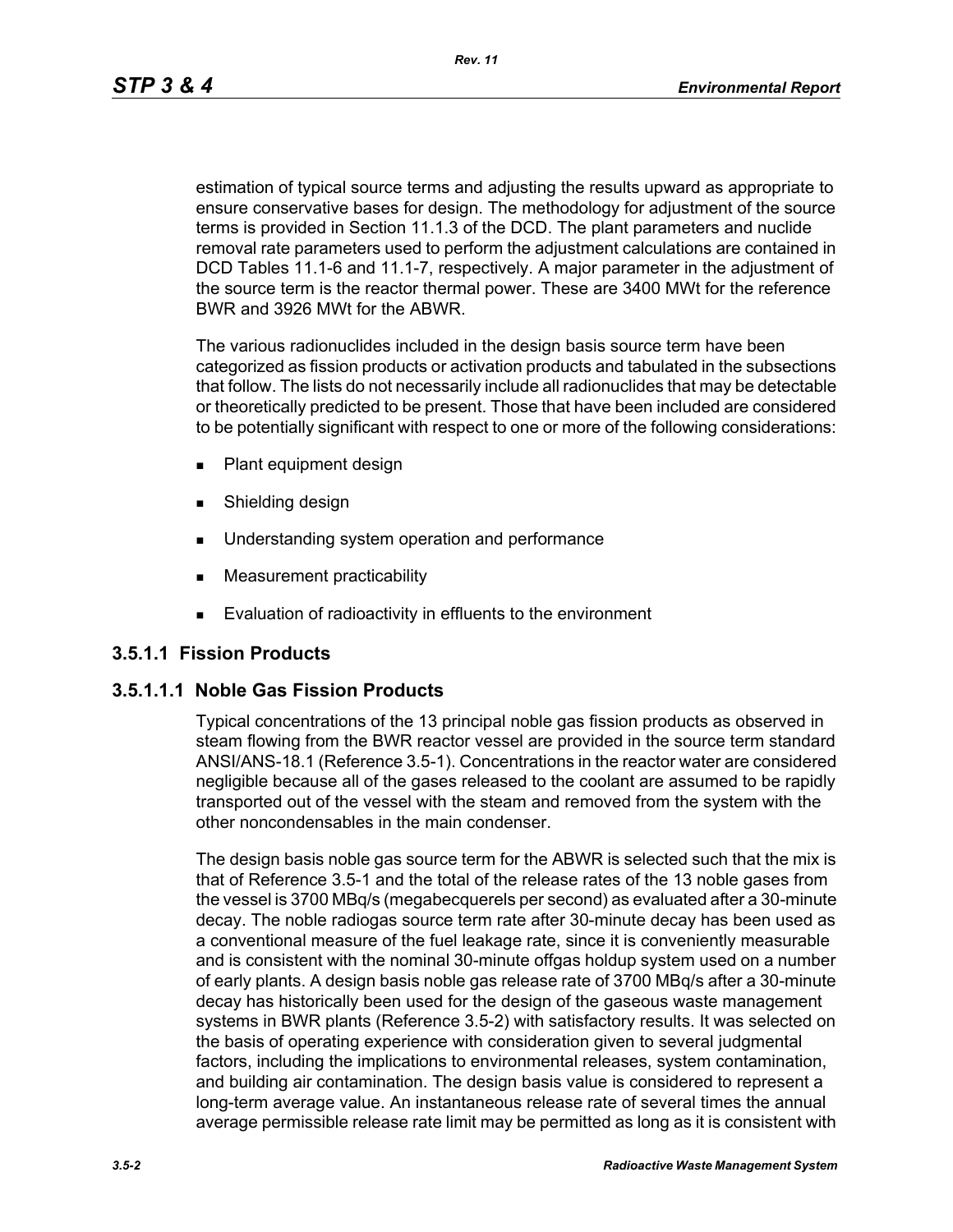the limits established by 10 CFR 20 and the annual average is not exceeded. Normal operational noble gas release rates for the ABWR are expected to be approximately 555 MBq/s as evaluated after a 30-minute decay (Reference 3.5-5, Subsection 11.1.1.2). This may be compared with normal release rates on the order of 1850 MBq/s based on fuel experience through the mid 1970s (Reference 3.5-3). Consequently, with continued application of the design basis of 3700 MBq/s, there is increased margin relative to expected release rates when operating with fuel of modern design. The design basis noble gas source terms are presented in Table 3.5-3.

## **3.5.1.1.2 Radioiodine Fission Products**

For many years, design basis radioiodine source terms for BWRs have been specified to be consistent with an I-131 leak rate of 25.9 MBq/s from the fuel (Reference 3.5-2). Experience indicated that I-131 leakage rates this high would be approached only during operation with substantial fuel cladding defects. It would not be anticipated that full power operation would continue for any significant period of time with fuel cladding defects as severe as might be indicated by I-131 leakage as much as of 25.9 MBq/s. The design basis reactor water radioiodine concentrations for the ABWR are based on the relative mix of radioiodines in reactor water predicted by the data of Reference 3.5- 1 with magnitudes increased such that the I-131 concentration is consistent with a release rate of 25.9 MBq/s from the fuel. This provides a substantial margin relative to the expected I-131 release rate of approximately 3.7 MBq/s.

Reference 3.5-1 specifies expected concentrations of the five principal radioiodines in reactor water for a reference BWR design and provides the bases for adjusting the concentrations for plants with relevant plant parameters that do not match those of the reference plant. The design basis concentrations in reactor water are presented in Table 3.5-4. The ratio of concentration in reactor steam to concentration in reactor water (carryover ratio) is taken to be 0.015 for radioiodines (Reference 3.5-1). Consequently, the design basis concentrations of radioiodines in steam are determined by multiplying the values of Table 3.5-4 by the factor of 0.015.

#### **3.5.1.1.3 Other Fission Products**

This category includes all fission products, other than noble gases and iodines, and also includes transuranic nuclides. Some of the fission products are noble gas daughter products that are produced in the steam and condensate system. The only transuranic nuclide that is detectable in significant concentrations is Np-239. Concentrations of those radionuclides that are typically observable in the coolant are provided in Reference 3.5-1 for a reference BWR plant. The reference plant concentrations were adjusted to obtain estimates for the ABWR plant. The design basis reactor water concentrations are presented in Table 3.5-5. The ratio of concentration in steam to concentration in water (carryover) for these nuclides is expected to be less than 0.001 (Reference 3.5-5, Section 11.1.1.3). The design basis concentrations in steam are obtained by multiplying the values in Table 3.5-5 by 0.001.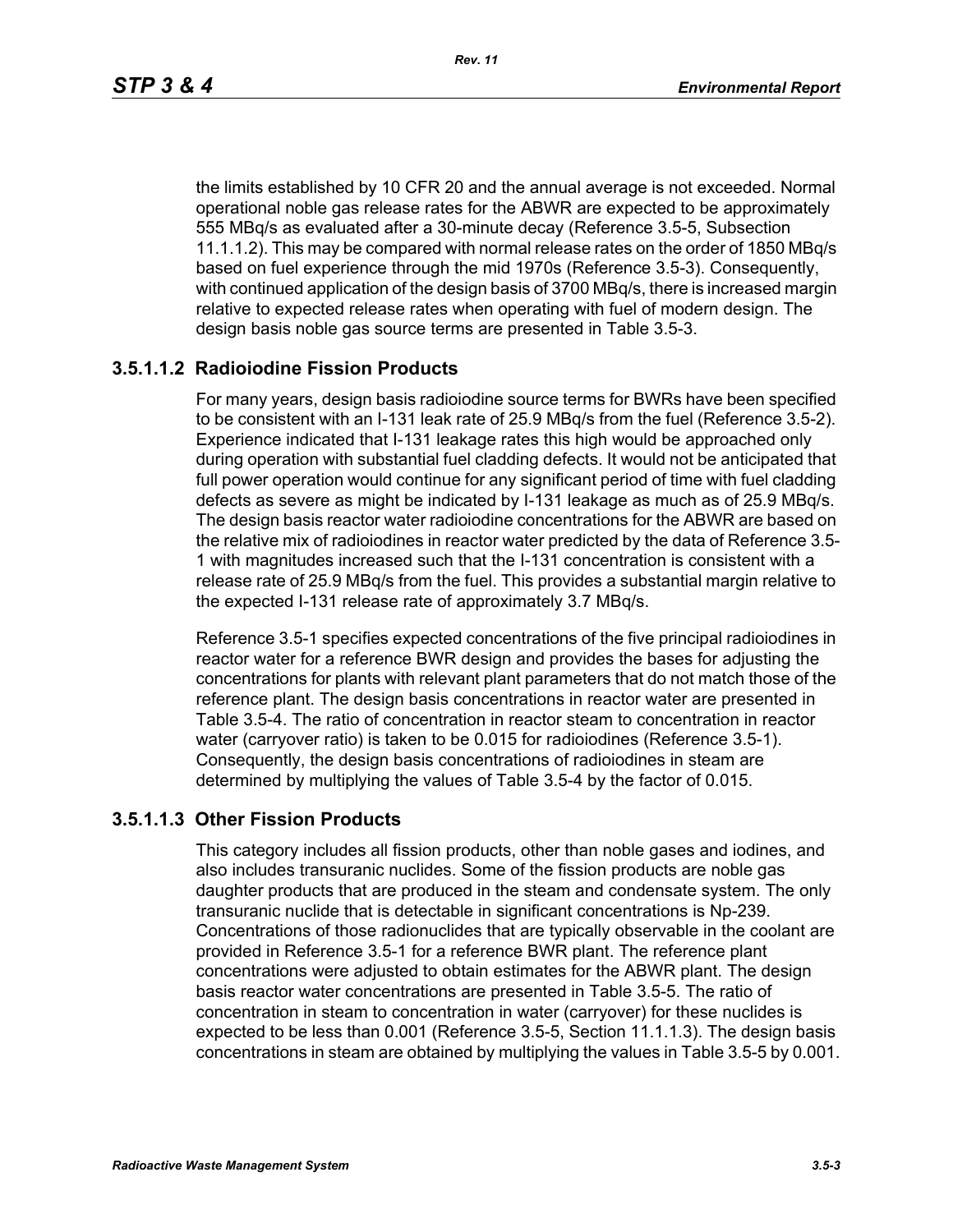## **3.5.1.2 Activation Products**

### **3.5.1.2.1 Coolant Activation Products**

The coolant activation product of primary importance in BWRs is N-16. ANSI-18.1, Radioactive Source Term for Normal Operation of Light Water Reactors (Reference 3.5-1), specifies a concentration of 1.85 MBq/g (megabecquerels per gram) in steam leaving the reactor vessel. This is treated as essentially independent of reactor design because both the production rate of N-16 and the steam flow rate from the vessel are assumed to vary in direct proportion to reactor thermal power. The design basis N-16 concentration in steam for the ABWR is 1.85 MBq/g as shown in Table 3.5-6. This value has, in fact, been used as the design basis concentration for GE BWRs since the early 1970s, and operating experience indicates that it is conservative (Reference 3.5- 5, Section 11.1.2.1). Under hydrogen water chemistry conditions, the N-16 source term is 6 times greater due to the more volatile nature of the reduced chemical form of N-16 compound, and is, therefore, regarded as 11.1 MBq/g. It should be noted that a portion of the source term traditionally identified as "N-16" actually represents C-15, which is present to the extent of no more than approximately 0.555MBq/g.

### **3.5.1.2.2 Non-Coolant Activation Products**

Radionuclides are produced in the coolant by neutron activation of circulating impurities and by corrosion of irradiated system materials. Typical reactor water concentrations for the principal activation products are contained in Reference 3.5-1. The values of Reference 3.5-1 were adjusted to ABWR conditions as described in DCD Section 11.1.2.2 to obtain the conservative design basis reactor water concentrations shown in Table 3.5-7. The steam carryover ratio for these isotopes is estimated to be less than 0.001 (Reference 3.5-5, Section 11.1.3). A factor of 0.001 is applied to the Table 3.5-7 values to obtain the design basis concentrations in steam.

#### **3.5.1.2.3 Tritium**

Tritium is produced by activation of naturally occurring deuterium in the primary coolant and, to a lesser extent, as a fission product in the fuel (Reference 3.5-2). The tritium is primarily present as tritiated oxide. Since tritium has a long half-life (12 years) and will not be affected by cleanup processes in the system, the concentration will be controlled by the rate of loss of water from the system by evaporation or leakage. All plant process water and steam will have a common tritium concentration. The concentration reached will depend on the actual water loss rate; however, References 3.5-1 and 3.5-3 specify a typical concentration of 3.7E-04 MBq/g, which is stated in Reference 3.5-3 to be based on BWR experience adjusted to account for liquid recycle. This value is taken to be applicable to the ABWR.

#### **3.5.1.2.4 Argon-41**

Argon-41 is produced in the reactor coolant as a consequence of neutron activation of naturally occurring Argon-40 in air which is entrained in the feedwater. The Argon-41 gas is carried out of the vessel with the steam and removed from the system with the noncondensable gases in the main condenser. Observed Argon-41 levels are highly variable due to the variability in air in-leakage rates into the system. Reference 3.5-3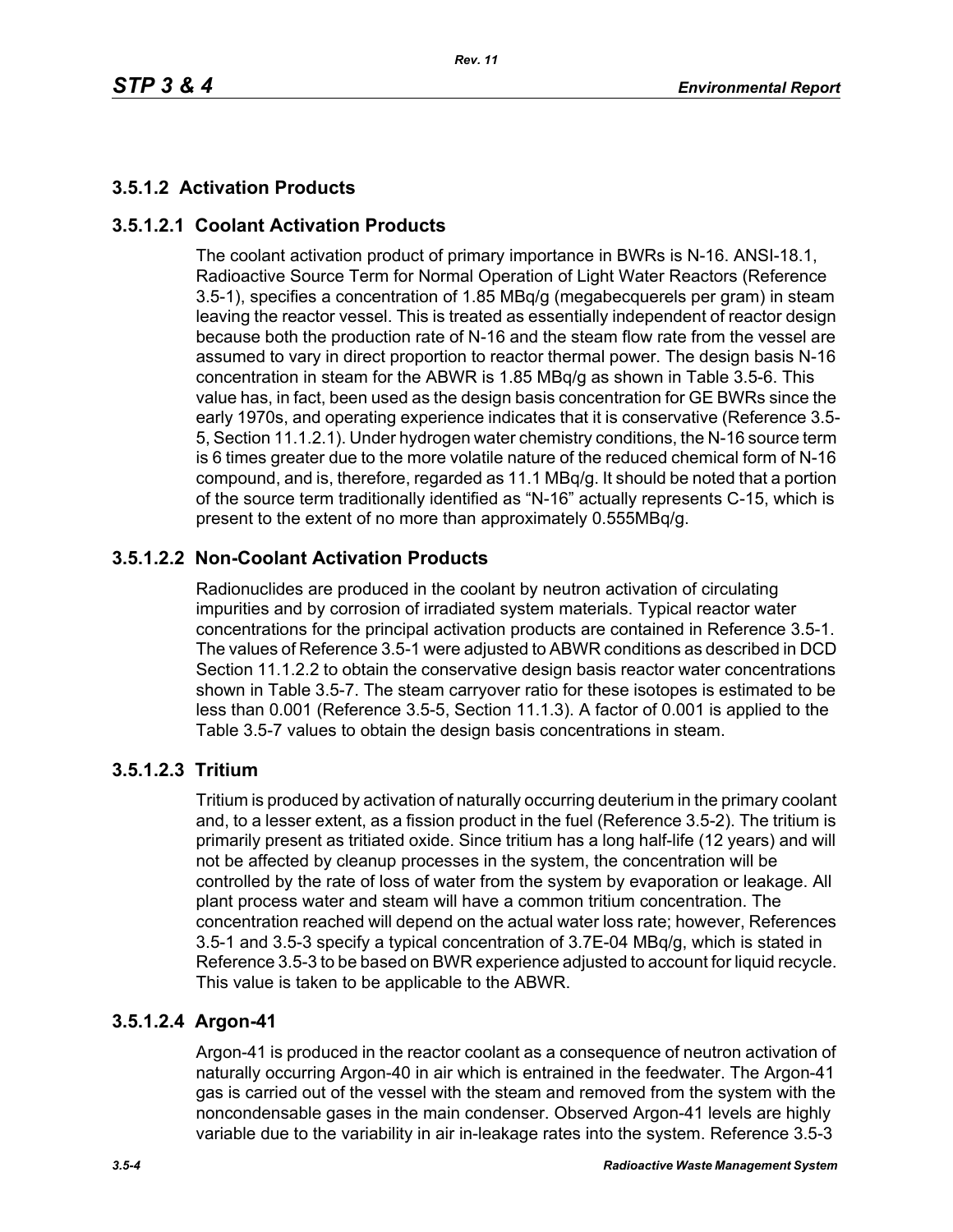specifies an Argon-41 release rate from the vessel of 1.48 MBq/s for a 3400 MWt Reference BWR. Based on adjusting to the ABWR thermal power (3926 MWt), a design basis Argon-41 release rate of 1.70 MBq/s is specified for the ABWR.

## **3.5.1.3 Process Leakage Sources**

Process leakage results in potential release of noble gases and other volatile fission products via ventilation systems. Liquid from process leaks is collected and routed to the liquid-solid radwaste system. With the effective process offgas treatment systems now in use (including the ABWRs for STP), airborne releases have been greatly reduced. Building ventilation releases now account for a higher fraction of the total release than before the deployment of the augmented offgas systems.

Leakage of fluids from the process system results in the release of radionuclides into plant buildings (Reference 3.5-5, Section 11.1.5). In general, the noble gases will remain airborne and will be released to the atmosphere with little delay via the building ventilation exhaust ducts. Other radionuclides will partition between air and water and may plate out (deposit) on metal surfaces, concrete, and paint. Radioiodines are found in ventilation air as methyl iodide and as inorganic iodine (particulate, elemental, and hypoiodous acid forms).

As a consequence of normal steam and water leakage into the drywell, equilibrium drywell concentrations will exist during normal operation (Reference 3.5-5, Section 11.1.5). Purging of this activity from the drywell to the environment will occur via the reactor building ventilation or Standby Gas Treatment System (expected to be an infrequent operation) and will make minor contributions to total plant releases.

Airborne release data from BWR building ventilation systems and the main condenser mechanical vacuum pump have been compiled and evaluated in Reference 3.5-4. Releases due to process leakage are reflected in the airborne release estimates discussed in Subsection 3.5.3.

## **3.5.2 Liquid Waste Management System**

## **3.5.2.1 Design Objective**

The Liquid Waste Management System (LWMS) is designed to segregate, collect, store, and process potentially radioactive liquids generated during various modes of plant operation: startup, normal operation, hot standby, shutdown, and refueling. The system is designed such that it may be operated to maximize the recycling of water within the plant, which would minimize the releases of liquid to the environment. Maximizing recycling serves to minimize the potential for exposure of personnel in unrestricted areas from the liquid release pathway. The Process Diagram for the LWMS is shown on Figure 3.5-1. The basic reference for the LWMS is Reference COLA Section 11.2.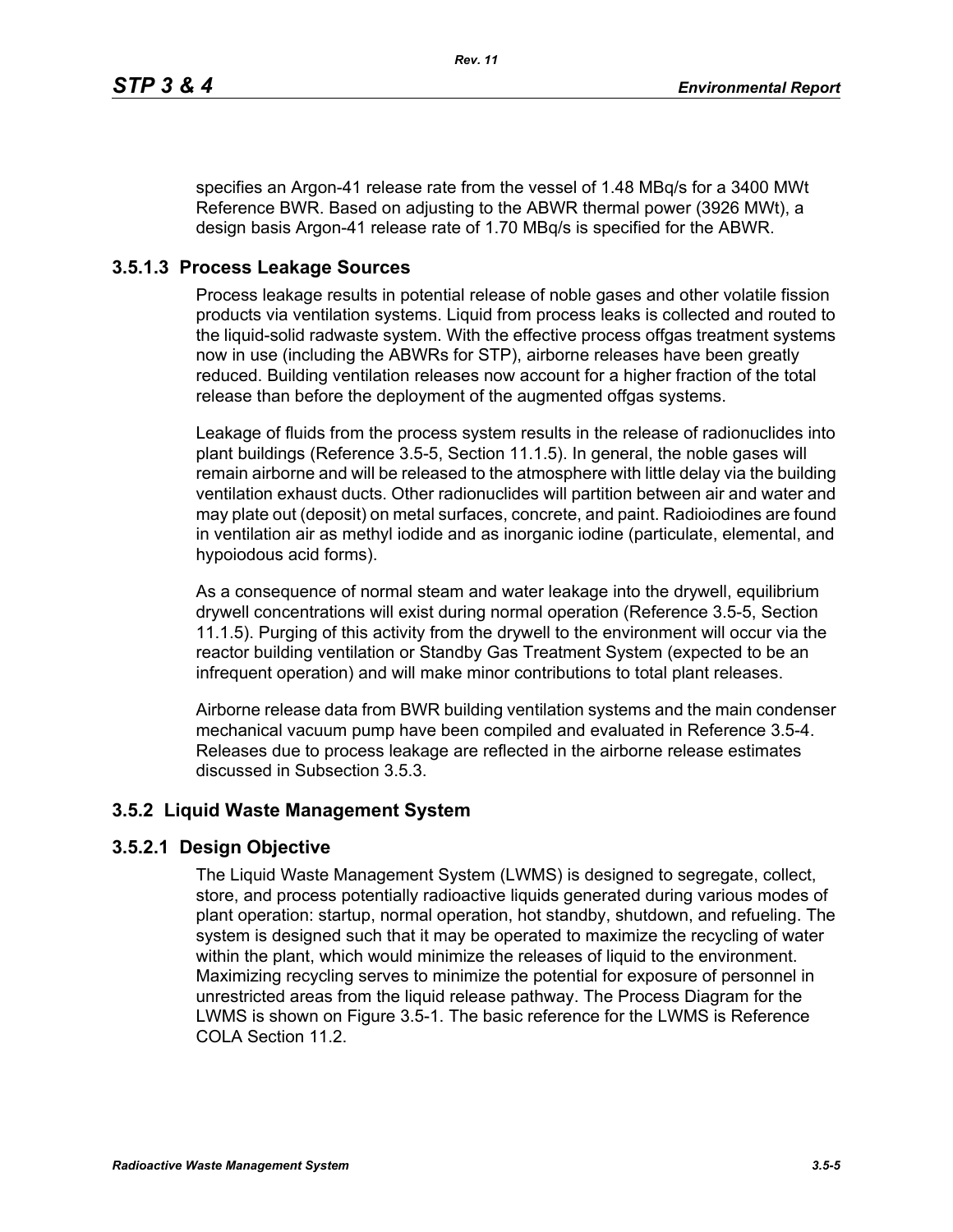# **3.5.2.1.1 Design Criteria**

- The criteria considered in the design of this system include:
- **Minimizing solid waste shipped for burial**
- Reducing personnel exposure
- **Minimizing offsite releases**

Maximizing the quality of water returned to the condensate and feedwater systems. In accordance with GDC 60 of 10 CFR 50, Appendix A, the radioactive waste management systems design includes means to suitably control the release of radioactive materials in gaseous (Figure 3.5-2) and liquid (Figure 3.5-1) effluents and to handle radioactive solid wastes produced during normal reactor operation, including anticipated operational occurrences. These operational occurrences include condenser leakage, maintenance activities, and process equipment downtime. The LWMS provides a discharge to the Main Cooling Reservoir (MCR). Radiation monitoring equipment is placed on this line to measure the activity discharged and to assure that specified limits are not exceeded. A high radiation signal from this monitor will close the discharge valve and terminate the discharge. The discharge from this single discharge line to the MCR is controlled administratively to assure that the discharge will meet the requirements of 10 CFR 20 and Appendix I of 10 CFR 50.

The single discharge line is fed by sample tanks (i.e., tanks that have the necessary connections to allow analysis before discharge). In addition to providing a means for a controlled (i.e., batch) discharge, the sample tanks also function as surge tanks. Liquid discharge to the MCR may be initiated from only one sample tank at a time. The discharge sequence is initiated manually. No single error or failure will result in discharge.

The LWMS is designed to treat process liquids with radionuclide concentrations associated with the design basis fuel leakage and produce water suitable for recycle to condensate storage. When plant water balance considerations require the discharge of processed liquids, the concentrations of radionuclides in the effluent will be controlled to meet the applicable requirements. Radiation exposure to people in unrestricted areas resulting from liquid waste discharged during normal operation and anticipated operational occurrences will be less than the values specified in 10 CFR 50, Appendix I. The design will maintain occupational exposure ALARA in accordance with NRC Regulatory Guide 8.8 (Reference 3.5-6) while operating with the design basis fuel leakage. The average annual liquid releases by nuclide are presented in Table 3.5-1.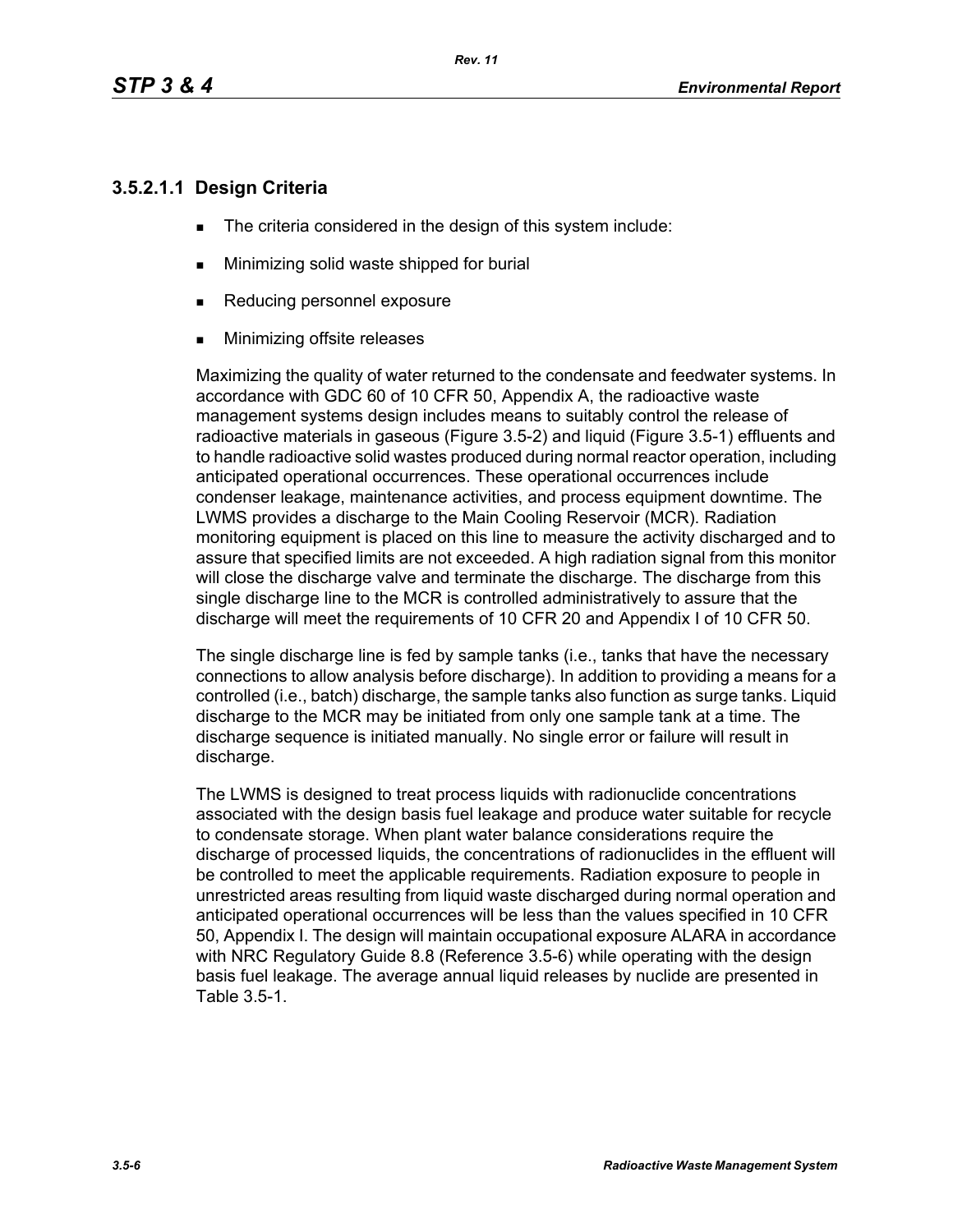### **3.5.2.2 Occupational Exposure**

Design features to minimize occupational exposure include:

- **Design of equipment to minimize service time.**
- **EXECT** Location of instruments requiring calibration in a central station outside of equipment cells.
- Arrangement of shield wall penetrations to avoid direct exposure to normally occupied areas.
- Piping design to minimize crud traps and plate out (there are no socket welds in contaminated piping systems).
- **Provision for remote pipe and equipment flushing.**
- Use of remote viewing and handling equipment as appropriate.
- A shielded sampling station to minimize exposure time.
- Controlled tank vents.

#### **3.5.2.3 System Description**

The LWMS is composed of four subsystems designed to collect, treat, and recycle or discharge different categories of wastewater. The four subsystems are the Low Conductivity Subsystem, High Conductivity Subsystem, Detergent Waste Subsystem, and the Chemical Drain Subsystem.

The LWMS is designed with adequate margin so that liquid waste should not be discharged except as needed to maintain the plant water balance. Operational flexibility is provided to ensure continued plant operation. Under these conditions, discharge of excess water processed through the LCW and/or the HCW Subsystem may be desirable. The various stream flow rates and the different combinations of events that supply water to the LWMS system for treatment have been tabulated. The LWMS is conservatively designed to handle the largest volume expected to be produced. The liquid waste management subsystems have ample capacity to process the maximum daily generation rate of liquid wastes as shown in Table 3.5-8. Regeneration of the condensate demineralizers will not be performed. Rather, the resin will be replaced when necessary. The use of titanium-tubed (or stainless steel tubed) condensers has made leaks from condenser tubing virtually non-existent (Reference 3.5-5, Section 11.2.3). Also, the use of condensate high efficiency filters before the condensate demineralizers has reduced the amount of insoluble solids that come into contact with the resin. As a result, it is expected that resin replacement will be less than once per year. Decanting of the cleanup water phase separator will be done as required following cleanup water filter demineralizer backwashes. The LCW can process this volume in addition to the other wastes. The components of the LWMS are sized based on processing the maximum daily volume within 24 hours. This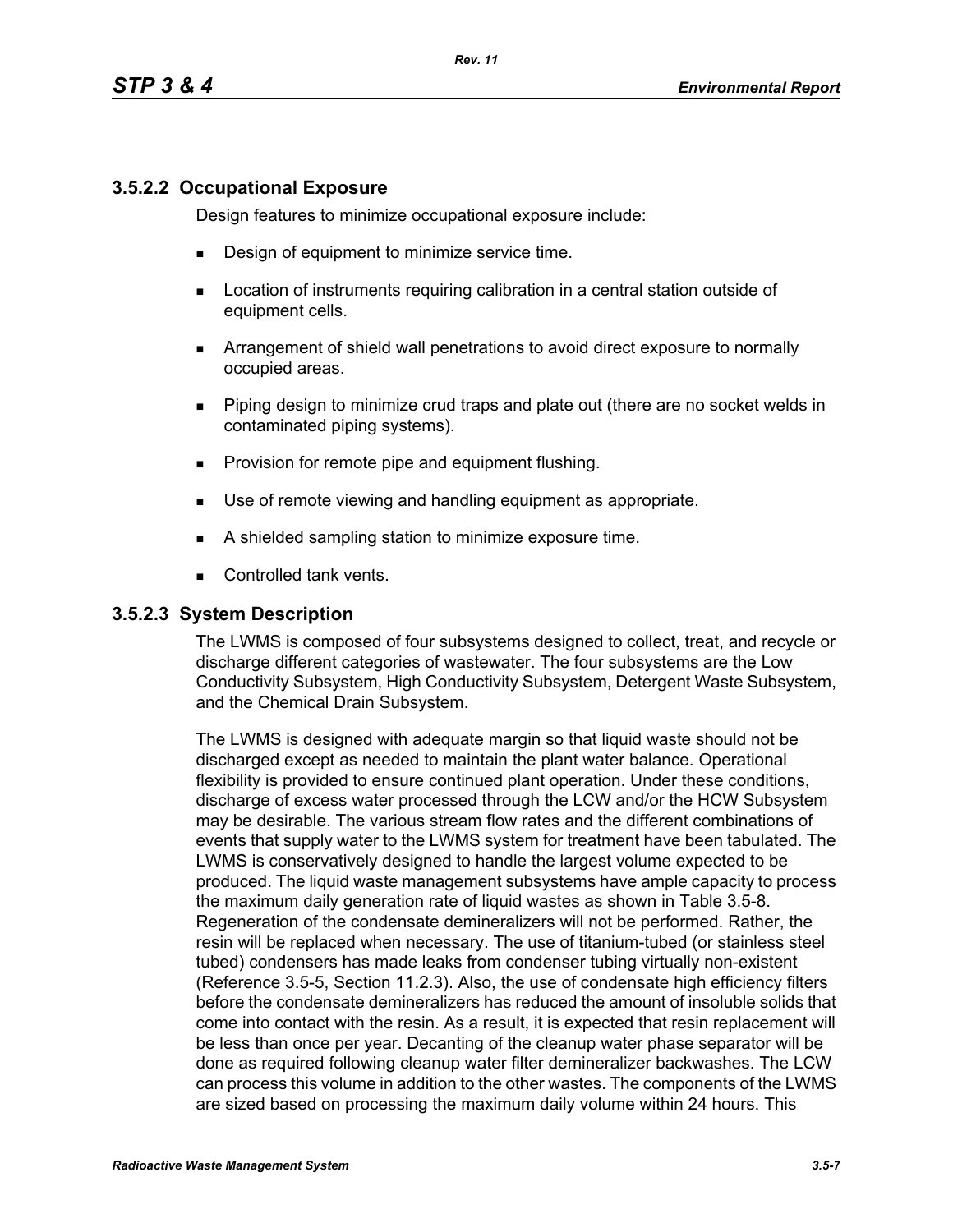criterion is more conservative than basing the sizing on normal expected waste volumes.

# **3.5.2.3.1 Low Conductivity Waste Subsystem**

The low conductivity waste (LCW) subsystem collects and processes clean radwaste (i.e., water of relatively low conductivity). Equipment drains and backwash transfer water are typical of wastes found in this subsystem. These wastes are collected, filtered by two stages of filtration for removal of insolubles, processed through reverse osmosis membranes, demineralized on a mixed resin, deep-bed demineralizer for removal of solubles, processed through a second polishing demineralizer, and then routed to condensate storage via sample tanks unless high conductivity requires recycling for further treatment. Mobile process equipment is utilized for the filtration, reverse osmosis, and demineralization unit operations.

The LCW filters and mixed-bed demineralizers are pressure vessels. The collection and sample tanks operate at atmospheric pressure. The LWMS is essentially a manual-start and automatic-stop process. COL Section 11.5 contains detailed information regarding process and radiation instruments. The instrumentation allows for the initiation of processing from the shielded control room area. To ensure that the system performs its intended function in the event of failure of key components, redundancy is provided.

Input to parallel tankage is a feature of the design. Upon high-level signals, inputs are automatically routed to a parallel tank. If input should continue, high-high level results in annunciation in the radwaste control room. The state of system operation such as water level of tanks, position of valves, and pump operating condition are continuously shown on the radwaste system control panels. The operator will be able to see the changes in the system when the automatic transfer has occurred. Individual tanks and process equipment are located in separately shielded rooms where practical. Pumps and valves in general are located in dedicated operating galleries. Piping to and from these pumps and valves penetrate shield walls only to the extent necessary to connect to the process equipment. Runs of piping between process equipment are contained either within the shielded areas or shielded pipe runs so that operating personnel exposure is kept to a minimum and within 10 CFR 20 limits.

The condensate storage tank, which is located outdoors, has liquid level monitoring with alarms in the control room. The tank overflows, drains and sample lines are routed to the radwaste system (Reference 3.5-5, Section 3.5.2.1). A dike is provided around the tank to prevent runoff in the event of a tank overflow. A drain within the dike is routed to the radwaste system.

All radwaste system tanks located outside reactor containment and containing radioactive liquids are indoors and are provided with liquid level monitoring. High liquid level conditions are alarmed locally and in the main control room (Figure 3.5-1 & Reference 3.5-5, Section 3.5.2.1). All radwaste system tank overflows, drains, and sample lines are sent to the radwaste system. All tanks have curbs or elevated thresholds with floor drains routed to the radwaste system. Leakage is prevented from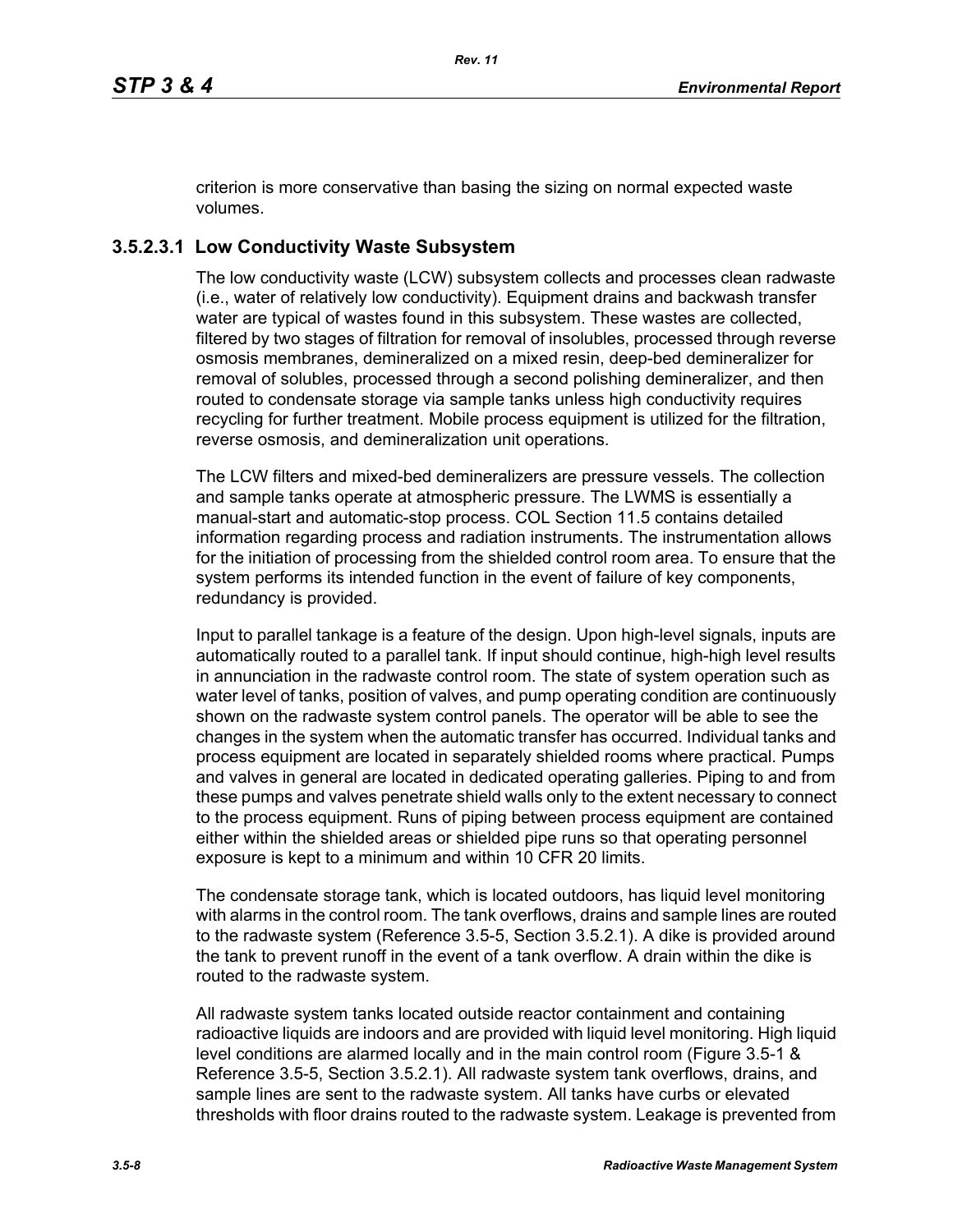entering unmonitored and non-radioactive systems and ductwork in the area. Radiation exposures are controlled in accordance with Regulatory Guide 8.8.

# **3.5.2.3.2 High Conductivity Waste Subsystem**

The high conductivity waste (HCW) subsystem collects and processes dirty radwaste (i.e., water of relatively high conductivity and solids content). Floor drains are typical of wastes found in this subsystem. Processing is similar to that for LCW. Mobile process equipment is utilized for the filtration, reverse osmosis, and demineralization unit operations.

## **3.5.2.3.3 Detergent Waste Subsystem**

This subsystem collects and processes detergent wastes from personnel showers and laundry operations. Normally, detergent wastes are collected in the hot shower drain receiver tank, processed through strainers to the hot shower drain sample tank, sampled, and discharged. Most laundry will be sent offsite for processing by a licensed vendor.

## **3.5.2.3.4 Chemical Waste Subsystem**

The chemical waste collected in the chemical drain collection tank consists of laboratory wastes and decontamination solutions. After accumulating in the chemical drain collection tank, chemical drains are recirculated. A sample is taken and if discharge standards are met, the waste is discharged. Off-standard quality waste is recycled to a high conductivity waste collector tank for further processing.

## **3.5.2.4 Estimated Releases**

The estimated annual releases of radionuclides in liquid effluents are provided in Table 3.5-1. Calculated off-site dose rates are provided in Section 5.4.

# **3.5.2.4.1 Release Points**

The release pathway for liquid discharge to the environment is the discharge line from the sample tanks as indicated on the process diagram (Figure 3.5-1).

The radwaste discharges from STP 3 & 4 will be to the MCR at one point, the main circulating water system outfall, similar to STP 1 & 2. Radiation monitoring equipment is placed on each of the STP 3 & 4 discharge lines to measure the activity discharged and to ensure that specified limits are not exceeded. High radiation alarms are provided in the radwaste control room and the main control room. Further discussion regarding details of radiological process monitoring can be found in COLA Section 11.5. Liquid discharge to the MCR may be initiated from only one sample tank at a time, and the discharge sequence is initiated manually.

# **3.5.2.5 Dilution Factors**

Dilution factors used in evaluating the release of liquid effluents are site-specific and are described in detail in FSAR Section 12.2.2.5.1. Liquid discharges are assumed to be to the MCR via the circulating water system having a flow of 272,550 m<sup>3</sup>/hr. Also, it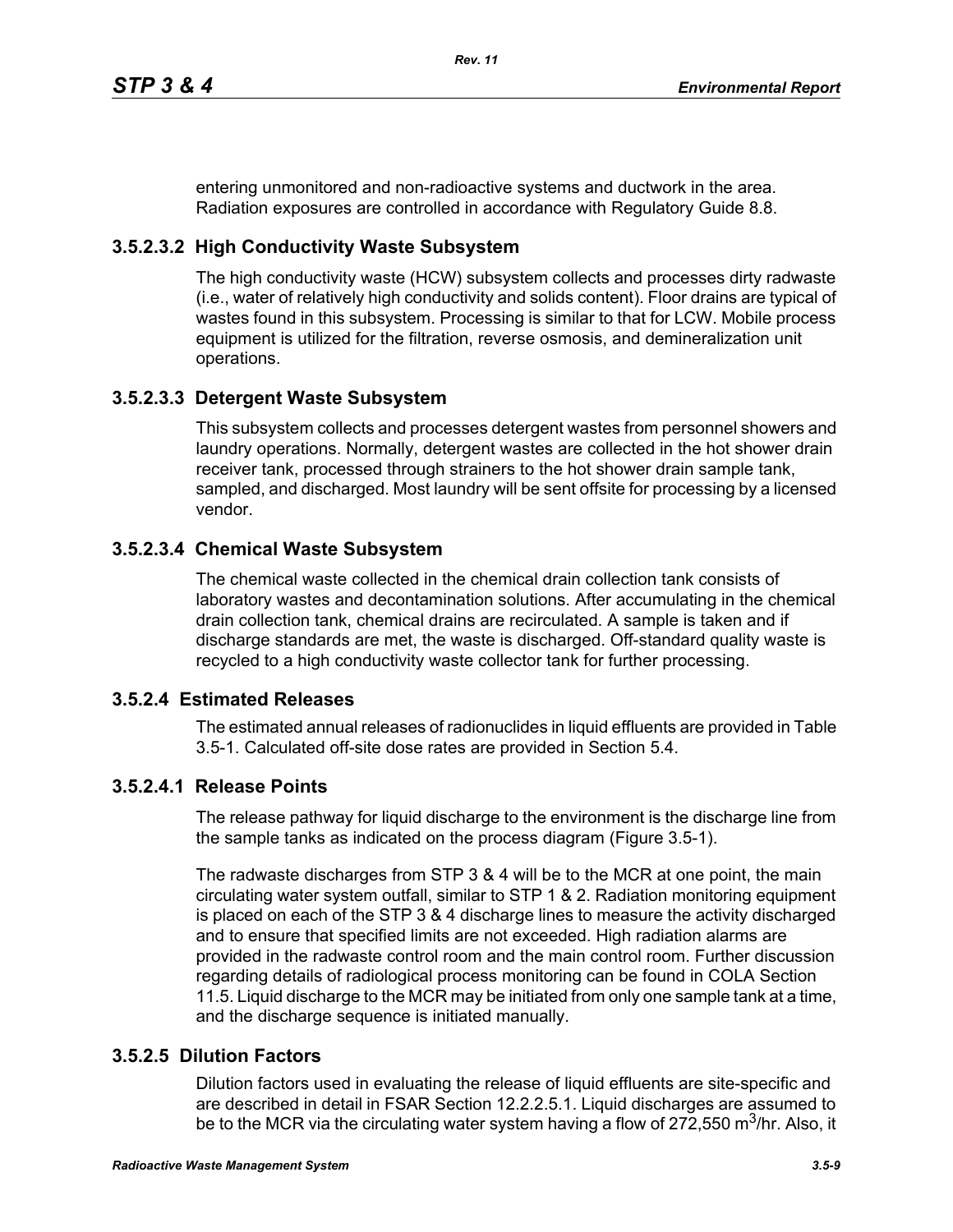is assumed that there will be a dilution factor of ten before subsequent consumption or recreational activity involving liquid effluent. (Note: The MCR, with a volume of approximately 200 million cubic meters, provides for a dilution factor much greater than the design assumption of 10.) Table 3.5-1 discharges are in compliance with 10 CFR 20 and 10 CFR 50, Appendix I.

### **3.5.2.6 Cost-Benefit Analysis for Liquid Effluent Population Doses**

Compliance with Appendix I to 10 CFR 50 numerical guidelines for offsite radiation doses as a result of liquid radioactive effluents during normal plant operations, including anticipated operational occurrences, is provided in FSAR Subsection 12.2.2.2. To demonstrate compliance with 10 CFR 50, Appendix I, Section II, paragraph D, a cost-benefit analysis was performed in accordance with the guidance in Regulatory Guide 1.110. The results of the cost-benefit analysis are documented in FSAR Subsection 11.2.1.2.

#### **3.5.3 Gaseous Waste Management System**

Gaseous radioisotopes are produced during the normal operation of STP 3 & 4. They include gaseous fission products and gaseous isotopes formed by neutron reactions with the reactor coolant and contained gases. These gases are retained in the plant systems and removed in a controlled fashion through the gaseous waste management system.

The gaseous waste management system collects waste from multiple sources and delays their release to allow short-lived nuclides to decay. The remaining activity is released in a controlled manner to the environment through the plant stack, a monitored release point.

The objective of the gaseous waste management system (hereafter referred to as the Offgas System) is to process and control the release of gaseous radioactive effluents to the site environs so as to maintain the exposure of people in unrestricted areas to radioactive gaseous effluents ALARA (10 CFR 50, Appendix I). This will be accomplished while maintaining occupational exposure ALARA and without limiting plant operation or availability.

The Offgas System provides for holdup and decay of radioactive gases in the offgas from the main condenser air evacuation system and consists of process equipment along with monitoring instrumentation and control components. The Offgas System minimizes and controls the release of radioactive material into the atmosphere by delaying and filtering the offgas process stream containing the radioactive isotopes of krypton, xenon, iodine, nitrogen, and oxygen sufficiently to achieve adequate decay before discharge from the plant. The Offgas System design minimizes the explosion potential of the gas mixture through recombination of radiolytic hydrogen and oxygen under controlled conditions. The basic reference for the Offgas System is the DCD, Section 11.3 (Reference 3.5-5) as modified in Section 11.3 of the FSAR.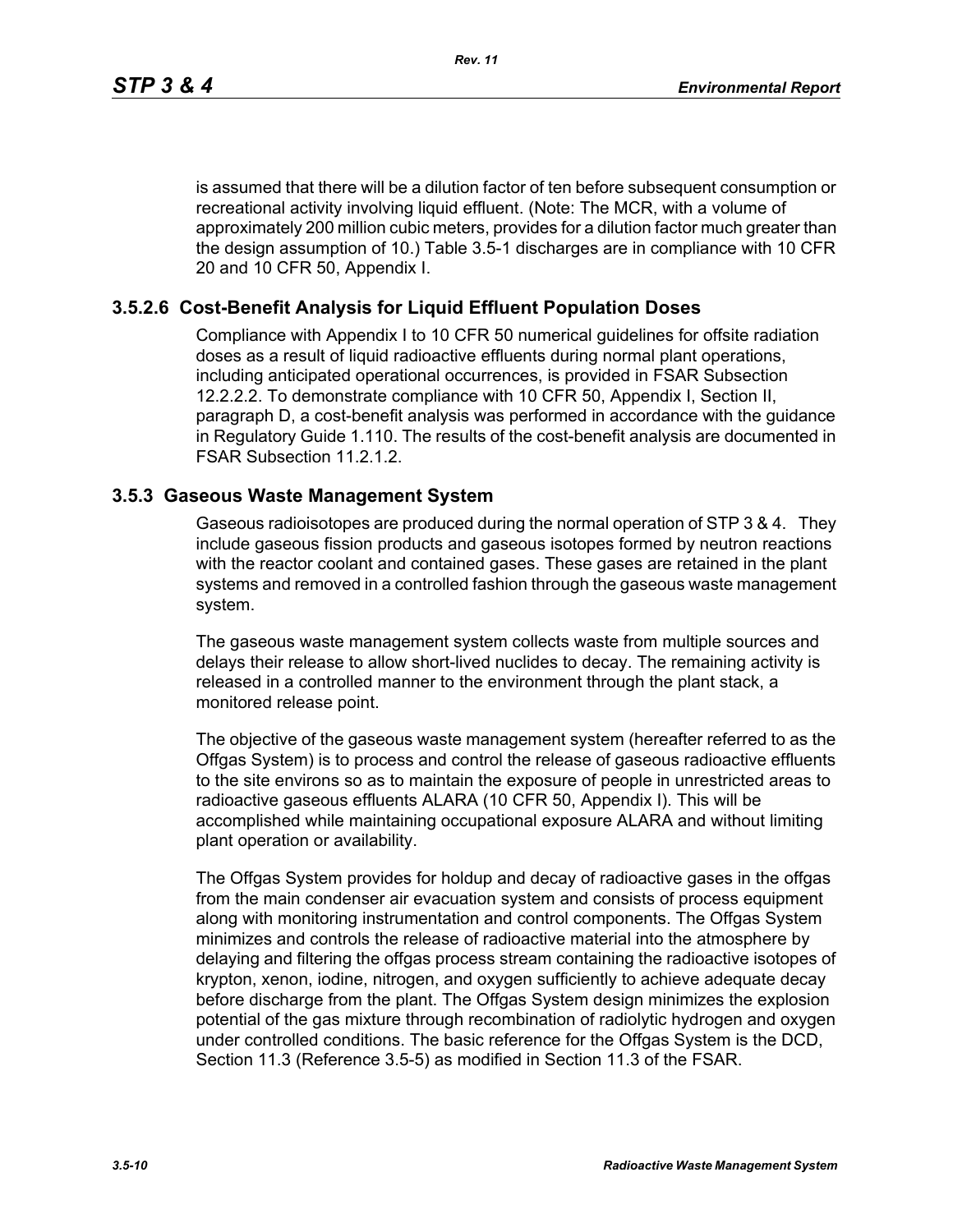# **3.5.3.1 Design Criteria**

The Offgas System is designed to limit the dose to offsite individuals from routine station releases to significantly less than the limits specified in 10 CFR 20 and to operate within the relevant limits specified in the technical specifications. As a conservative design basis for the Offgas System, an average annual noble radio gas source term (based on 30-minute decay) of 3700 MBq/s is used as discussed in Subsection 3.5.1.1.1. The system is mechanically capable of processing three times the source term without affecting delay time of the noble gases. With a main condenser air in-leakage rate of 51 standard cubic meters per hour or 30 standard cubic feet per minute (10 standard cubic feet per minute per condenser shell), this treatment system results in a delay of 46 hours for krypton and 42 days for xenon. Using the given isotopic activities at the discharge of the Offgas System, the decontamination factor for each noble gas isotope can be determined. Subsection 3.5.1 presents source terms for normal operational and anticipated occurrence releases to the primary coolant. Tables in this section, if not designated otherwise, are based on a design basis offgas release rate of 3700 MBq/s of noble gases and 25.9 MBq/s of I-131. For normal expected operation, the leak rates and doses are expected to be less than one quarter of the design basis numbers.

The average annual exposure at the site boundary during normal operation from all gaseous sources is expected to meet the dose objectives of 10 CFR 50, Appendix I. The radiation dose design basis for the treated offgas is to provide sufficient holdup until the required fraction of the radionuclides has decayed with the daughter products retained by the charcoal and the High Efficiency Particulate Air (HEPA) filter. The Offgas System equipment is selected, arranged, and shielded to maintain occupational exposure ALARA in accordance with NRC Regulatory Guide 8.8.

## **3.5.3.2 Process Description**

## **3.5.3.2.1 Process Functions**

Major process functions of the Offgas System include:

- **Dilution of air ejector offgas with steam to less than 4% hydrogen by volume.**
- Recombination of radiolytic hydrogen and oxygen into water to reduce the gas volume to be treated and the explosion potential in downstream process components.
- **Two-stage condensation of bulk water vapor, first using Turbine Building Cooling** Water (TCW) and then chilled water as the coolant, reducing the gaseous waste stream temperature to 10°C or less
- Dynamic adsorption of krypton and xenon isotopes on charcoal at about 25°C
- **Filtration of offgas**
- Monitoring of offgas radioactivity levels and hydrogen gas concentration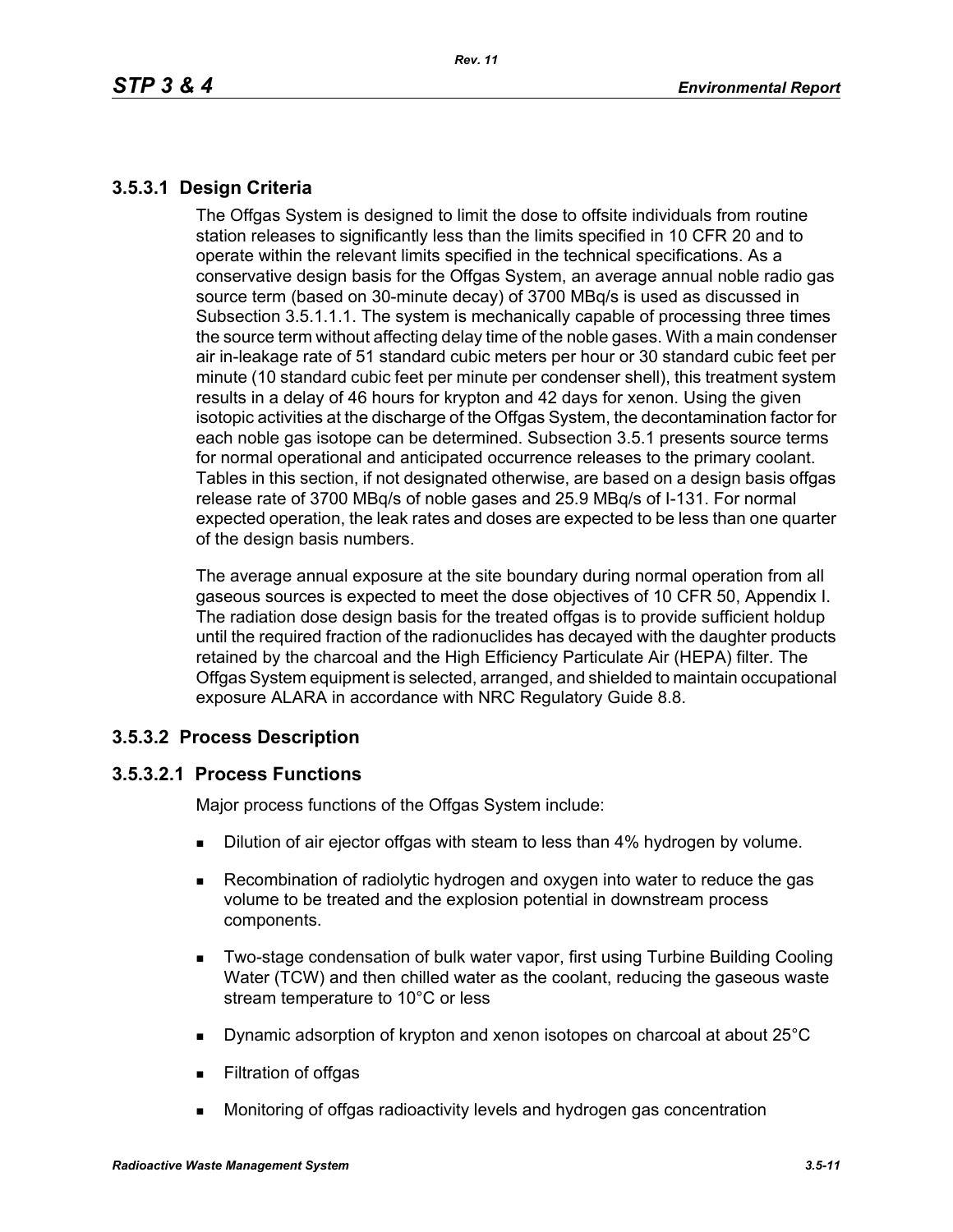- Release of processed offgas to the atmosphere
- Discharge of liquids to the main condenser and radwaste systems.

Major process functions of the ventilation systems may be found in COLA FSAR Section 9.4.

### **3.5.3.2.2 Process Equipment**

Major process equipment of the Offgas System consists of:

- **Process piping starting from the final steam dilution jets steam jet air ejector of the** Main Condenser Evacuation System (not a part of the Offgas System)
- Recombiner trains which include a preheater, a recombiner, and a condenser per train
- Cooler-condensers
- Activated charcoal adsorbers
- $HEPA$  filter
- **Monitoring instrumentation**
- **Process instrumentation and controls**
- **Deal** Offgas Evacuation System

#### **3.5.3.2.3 Process Facility**

The Offgas System process equipment is housed in a reinforced concrete structure to provide adequate shielding. Charcoal adsorbers are installed in a temperaturemonitored and controlled vault. The facility is located in the Turbine Building to minimize piping. TCW is used as the coolant for the offgas condensers.

The gaseous waste stream is then cooled to 10°C or less in the cooler condenser. Chilled water (7°C) is used from the HVAC Normal Cooling Water (HNCW) System. The gaseous waste stream is heated to approximately 25°C by ambient heating in the charcoal vault. Radiation shielding design provides adequate protection of instrumentation and plant personnel required to monitor and operate the system.

#### **3.5.3.3 Offgas System Description**

#### **3.5.3.3.1 Main Condenser Offgas**

The significant gaseous wastes discharged to the Offgas System during normal plant operation are radiolytic hydrogen and oxygen, main condenser air inleakage, and radioactive isotopes of krypton, xenon, nitrogen and oxygen. These non-condensable gases are collected in the main condenser and discharged to the offgas system by the main condenser evacuation system.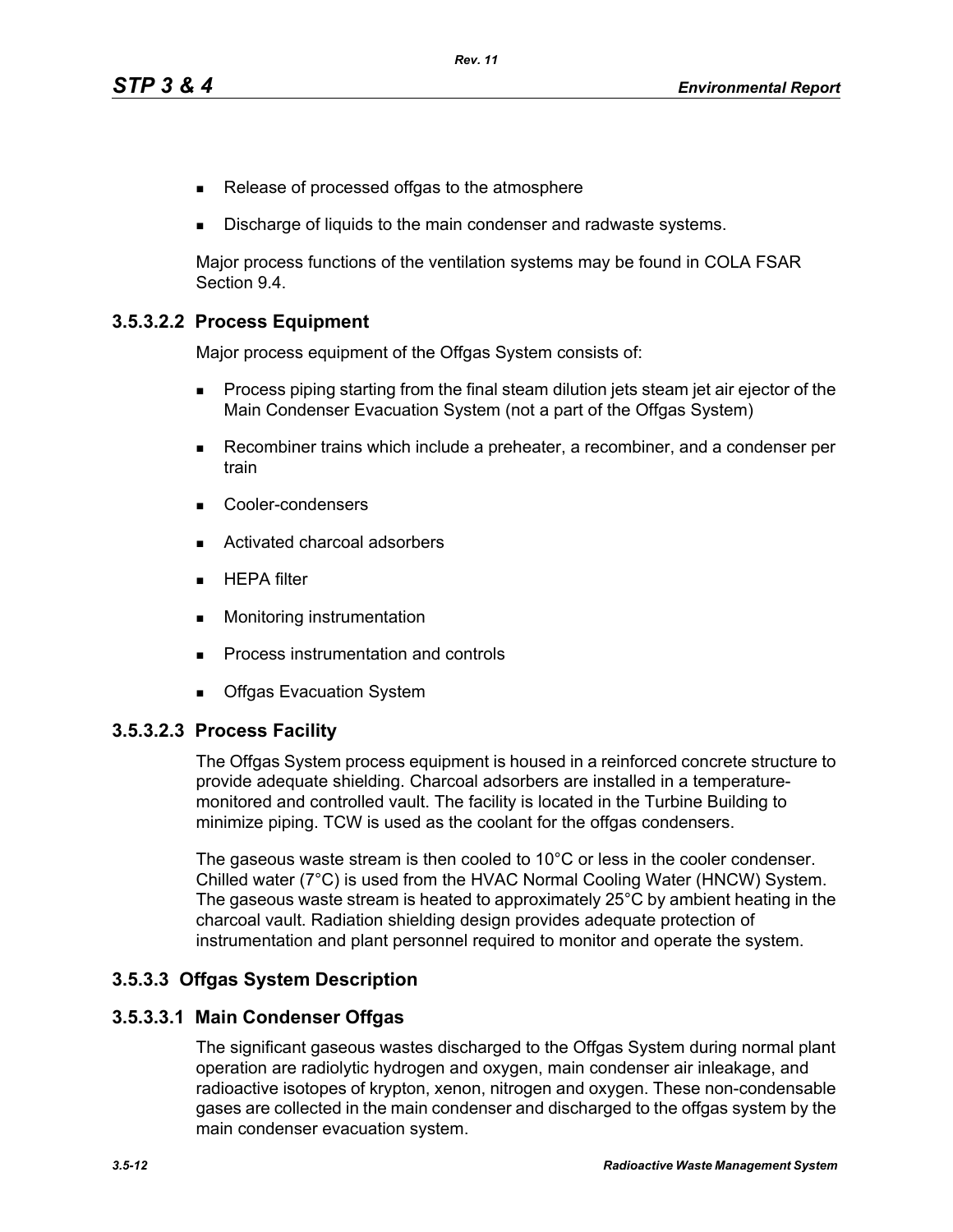Radioactive particles are present as a result of radioactive decay of the noble gas parents. These particulates are removed from the offgas stream by the condensation, adsorption, and filtration equipment. Therefore, effectively no radioactive particulates are released from the Offgas System to the plant stack or vent. Radioiodines (notably I-131) may be present in significant quantities in the reactor steam and to some extent carried over through the condensation stages of the Offgas System. Removal of iodine takes place in the passage of process gas through the activated charcoal adsorbers, so that essentially no iodine is released from the Offgas System to the plant stack or vent.

Releases of gaseous wastes to the atmosphere are controlled to assure the calculated dose to any person in an unrestricted area is maintained below the dose objectives of Appendix I to 10 CFR 50. Every reasonable effort has been made to keep radiation exposures and release of radioactive materials ALARA.

Calculated doses from releases from the offgas system are provided in Section 5.4.

#### **3.5.3.3.2 Process Design**

A flow diagram for the Offgas System has been included as Figure 3.5-2. DCD Section 11.3 and FSAR Section 11.3 contain a more detailed discussion of the process design, equipment components, and equipment operation.

#### **3.5.3.4 Other Radioactive Gas Sources**

Radioactive gases are present in the power plant buildings as a result of process leakage and steam discharges. The process leakage is the source of the radioactive gases in the air discharged through the ventilation system. Details regarding the design of the ventilation system are provided in COLA Section 9.4, the radiation activity levels from the ventilation systems in COLA Section 12.3, and the ventilation flow rates in COLA Section 9.4.

#### **3.5.3.5 Instrumentation and Control**

Control and monitoring of the offgas process equipment is performed both locally and remotely from the main control room. Instrument components are installed, wherever possible, in accessible areas to facilitate operation and maintenance. Only instrument sensing elements are permitted behind shield walls. The temperature of the gaseous waste stream is measured in the preheater and at various locations in the recombiner to ensure that recombination is occurring. The gaseous waste stream temperature is also measured after both the offgas condenser and the cooler condenser to ensure the stream is cooled sufficiently to remove undesired moisture. All of these temperatures are alarmed in the main control room. The flow rate of the air ejector offgases downstream of the recombiner is continuously recorded. This flow rate, in conjunction with activity concentrations in Bq/cc (becquerels per cubic centimeter), as measured by the monitor downstream of the recombiners and the monitor downstream of the charcoal adsorbers, will permit monitoring fission gases from the reactor, calculation of offgas discharge to the vent in MBq and calculation of the charcoal adsorber system performance. Activity release that would exceed the maximum permitted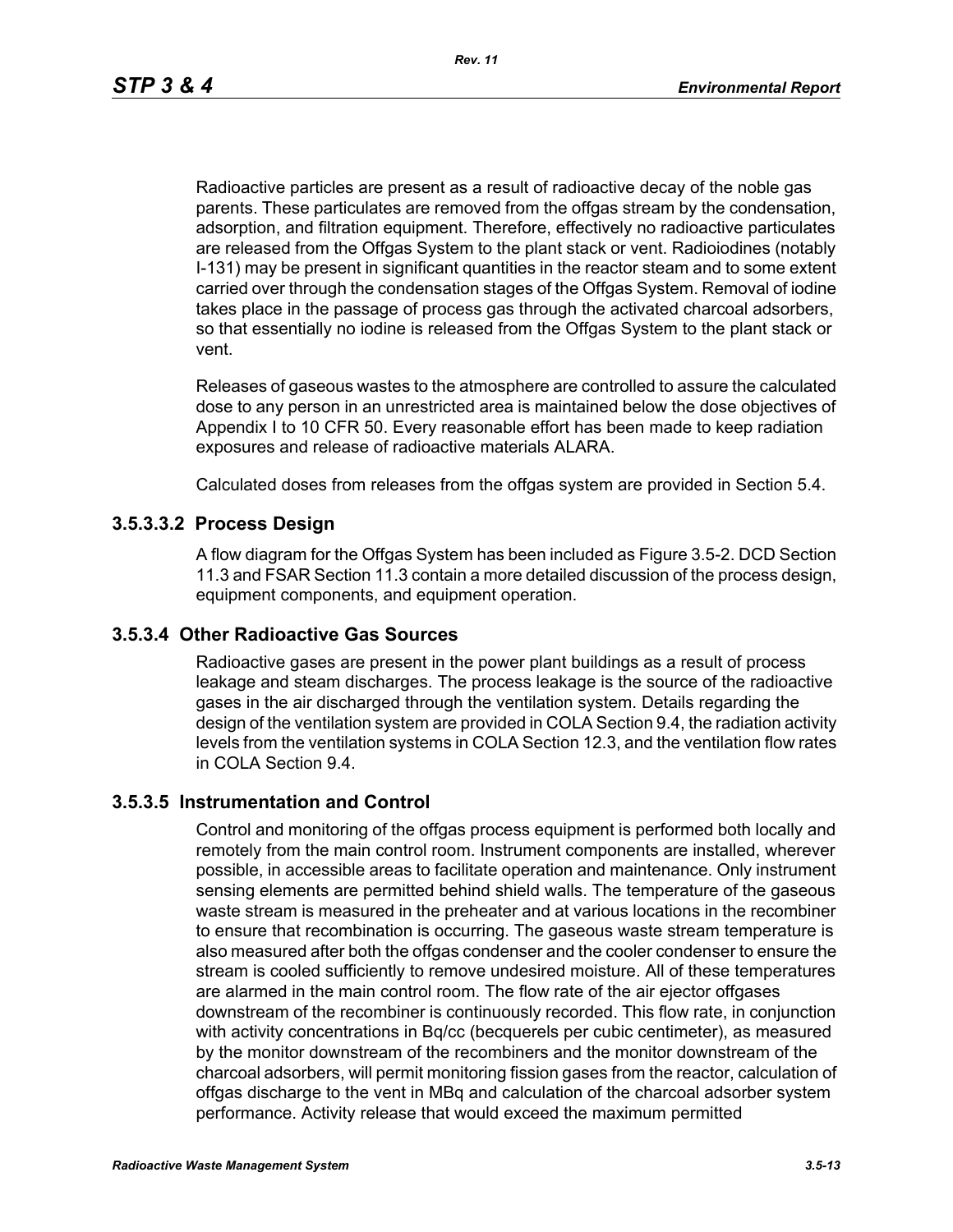instantaneous value is alarmed, and causes closure of the final process gas release valve, terminating the release.

### **3.5.3.6 Radioactive Releases**

#### **3.5.3.6.1 Release Points**

The primary release point for STP 3 & 4 is the Reactor Building stack (one per unit). This stack serves as the release point for the Reactor Building, Turbine Building, and Radwaste Building. Other exhaust points for clean releases are the roof top vents for the Control and Service Buildings and the Service Building health physics room roof vent. The Reactor Building stack is a roof-mounted steel shell in a steel framework extending to a height of 76 meters above ground level. The closest plant buildings to the stack are the Control Building to a height of 10.7 meters and the Turbine Building to a height of 43 meters above grade.

#### **3.5.3.6.2 Projected Releases**

Projected releases from the plant stack have an estimated total flow rate of at least 566,000  $\mathrm{m}^3$ /h through the 2.4-meter diameter circular stack, which extends 76 meters above ground level. Ventilation releases are assumed to be less than 40°C. Table 3.5- 2 lists expected gaseous isotopic releases from one ABWR plant.

#### **3.5.3.7 Cost-Benefit Analysis for Gaseous Effluent Population Doses**

Compliance with Appendix I to 10 CFR 50 numerical guidelines for offsite radiation doses as a result of gaseous or airborne radioactive effluents during normal plant operations, including anticipated operational occurrences, is provided in FSAR Subsection 12.2.2.2. To demonstrate compliance with 10 CFR 50, Appendix I, Section II, paragraph D, a cost-benefit analysis was performed in accordance with the guidance in Regulatory Guide 1.110. The results of the cost-benefit analysis are documented in FSAR Subsection 11.3.11.1.

#### **3.5.4 Solid Waste Management System**

Solid radioactive wastes are produced by multiple methods in a nuclear power station. The waste can be either dry or wet solids, and the source can be an operational activity, maintenance, or another function.

The Solid Waste Management System (SWMS) will collect, process, and package solid radioactive wastes generated as a result of normal plant operation, including anticipated operational occurrences. The system design ensures that the solid radioactive wastes would be collected, monitored, segregated, stored, and packaged for shipment in a manner that minimizes exposure to plant personnel and the public in accordance with 10 CFR 20 and 10 CFR 50, Appendix I. The basic reference for the SWMS is the COLA, Section 11.4.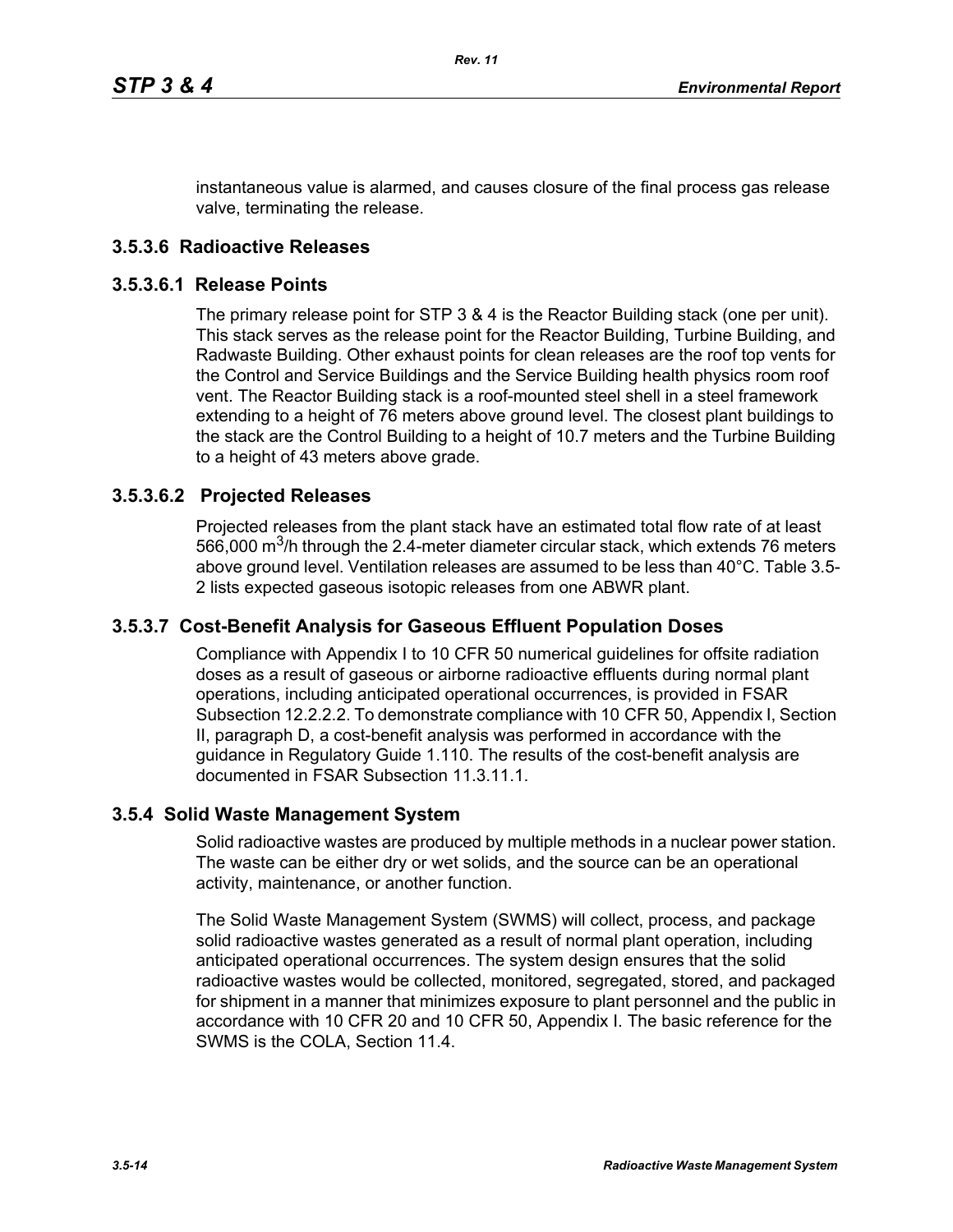## **3.5.4.1 Design Bases**

### **3.5.4.1.1 Design Objective**

The SWMS provides the capability for processing and packaging wastes from the Cleanup Water System, the Fuel Pool Cooling and Cleanup System, the Suppression Pool Cleanup System, the Condensate Polishing System, and the Radwaste System itself. Wastes from these systems will consist of spent resin and backwash slurries.

The SWMS also provides a means of:

- **Packaging dry active waste materials, such as HVAC filters and nonflammable** organic materials
- Packaging contaminated metallic materials and incompressible solid objects such as small tools and equipment components

The SWMS is designed so that the failure or maintenance of any frequently used component does not impair system or plant operation. Storage is provided ahead of the process equipment to allow holdup for radioactive decay and as required in case of a delay in processing due to maintenance. The operating philosophy of the SWMS is manual start and automatic stop with all functions interlocked to provide a fail-safe mode of SWMS operation.

## **3.5.4.1.2 Design Criteria**

Collection, processing, packaging, and storage of radioactive wastes will be performed to maintain any potential radiation exposure to plant personnel ALARA in accordance with Regulatory Guide 8.8 (Reference 3.5-6) and within the limits of 10 CFR 20. Table 3.5-9 summarizes the radiological activities in the solid waste, based on the sources of waste. Processing of wastes will be done to meet 10 CFR 61 criteria for wastes being shipped to burial, or for wastes being sent to a processor, the waste acceptance criteria of the waste processor. Packaged wastes will be shipped in conformance with the requirements in 49 CFR 173, Subpart I. Sufficient onsite storage is provided to hold at least six months production of radwaste.

The radiation levels of wet solid waste being added to shipping containers are measured to prevent the container from exceeding acceptable radiation levels.

## **3.5.4.2 System Description**

#### **3.5.4.2.1 General Description**

The process diagram for the solid radwaste system is shown on Figure 3.5-1. The major SWMS equipment consists of the following:

- Backwash receiving tanks and forwarding pumps
- **Spent resin tanks and phase separators**
- Decant pumps and transfer pumps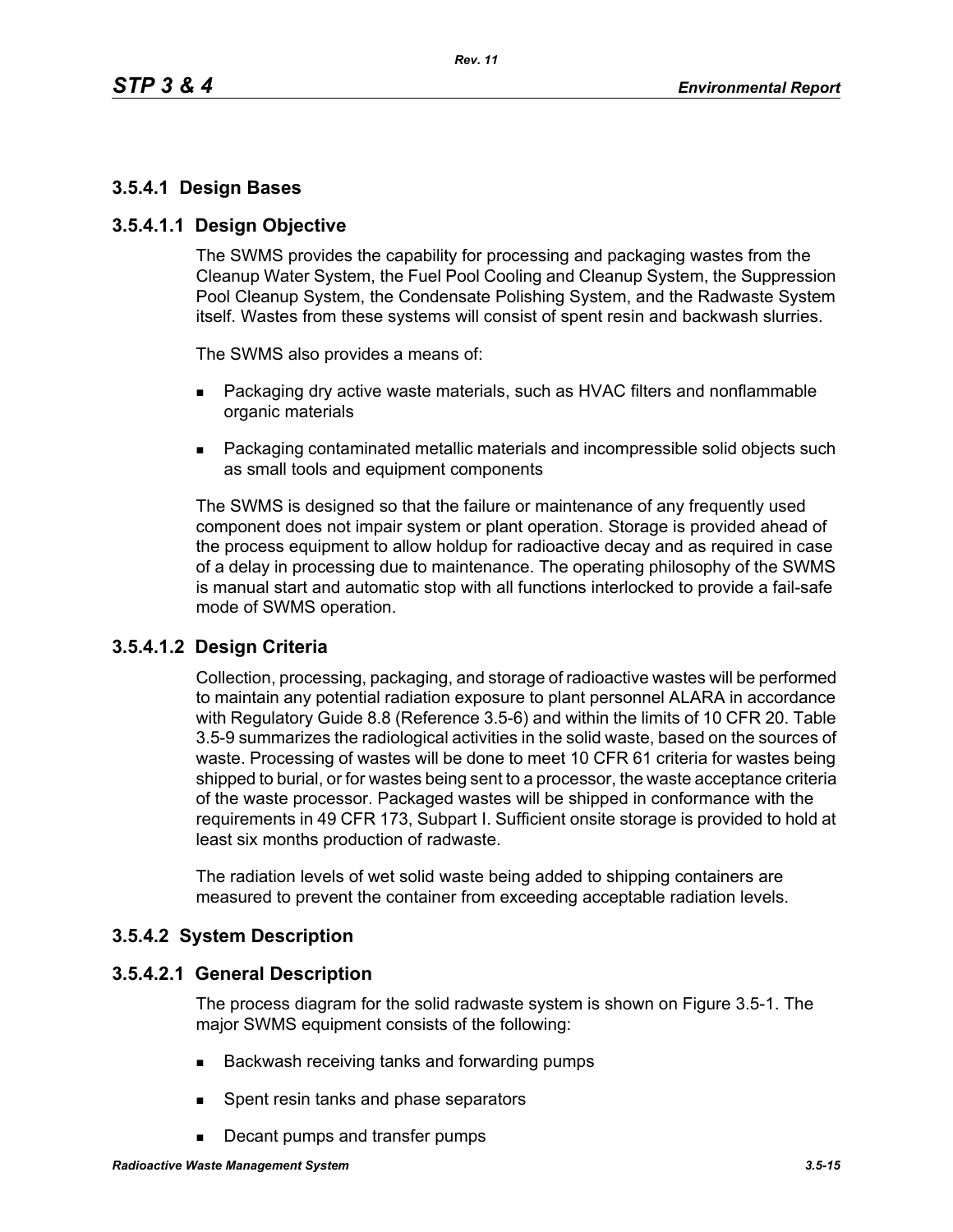- High integrity container (HIC) dewatering and drying equipment
- **Connections and auxiliaries for mobile systems**

The following design features are incorporated into the SWMS:

- I All components and piping which contain slurries have flushing connections.
- All tanks and equipment that use compressed gases for transport or drying of resins or filter sludges are vented to the plant ventilation exhaust system. The vents are designed to prevent liquids and solids from entering the plant ventilation system.

#### **3.5.4.2.2 General Requirements**

The SWMS processes both wet and dry solid wastes in compliance with:

- The releases of radioactive materials to an unrestricted area are within the concentration limits of 10 CFR 20, Appendix B, Table II. All solid wastes are monitored for radiation before either processing or disposal as nonradioactive waste. It is expected that some dry solid waste will be disposable as nonradioactive. All liquids and gases from solid waste processing are treated by the liquid waste management system or by the Radwaste Building ventilation system.
- The SWMS has sufficient storage of both unprocessed and processed wastes to deal with both normal and anticipated operational occurrences. These storage facilities have been designed with adequate shielding to protect the operators from excessive radiation. Wastes will be processed separately by type and source.
- The SWMS is designed in accordance with Regulatory Guide 1.143.

#### **3.5.4.2.3 Spent Resins and Sludges**

Wet solid wastes are spent resins and sludges from powdered resins and filter backwashing. The spent resins and sludges are sent to vendor-supplied mobile dewatering systems. See Table 3.5-11 for "Expected Waste Volumes Generated Annually by Each 'Wet' Solid Waste Source and Tank Capacities" (For one ABWR).

#### **3.5.4.2.4 Dry Active Waste**

Dry active waste is loaded on marine containers or into shielded containers as required to meet shipping limitations. Estimated volumes of dry active waste generated annually are provided in Table 3.5-10.

#### **3.5.4.2.5 Environmental and Exposure Control**

Solid radwaste processing equipment will be designed in accordance with Regulatory Guide 1.143 to minimize the spread of contamination and maintain operator dose rates ALARA.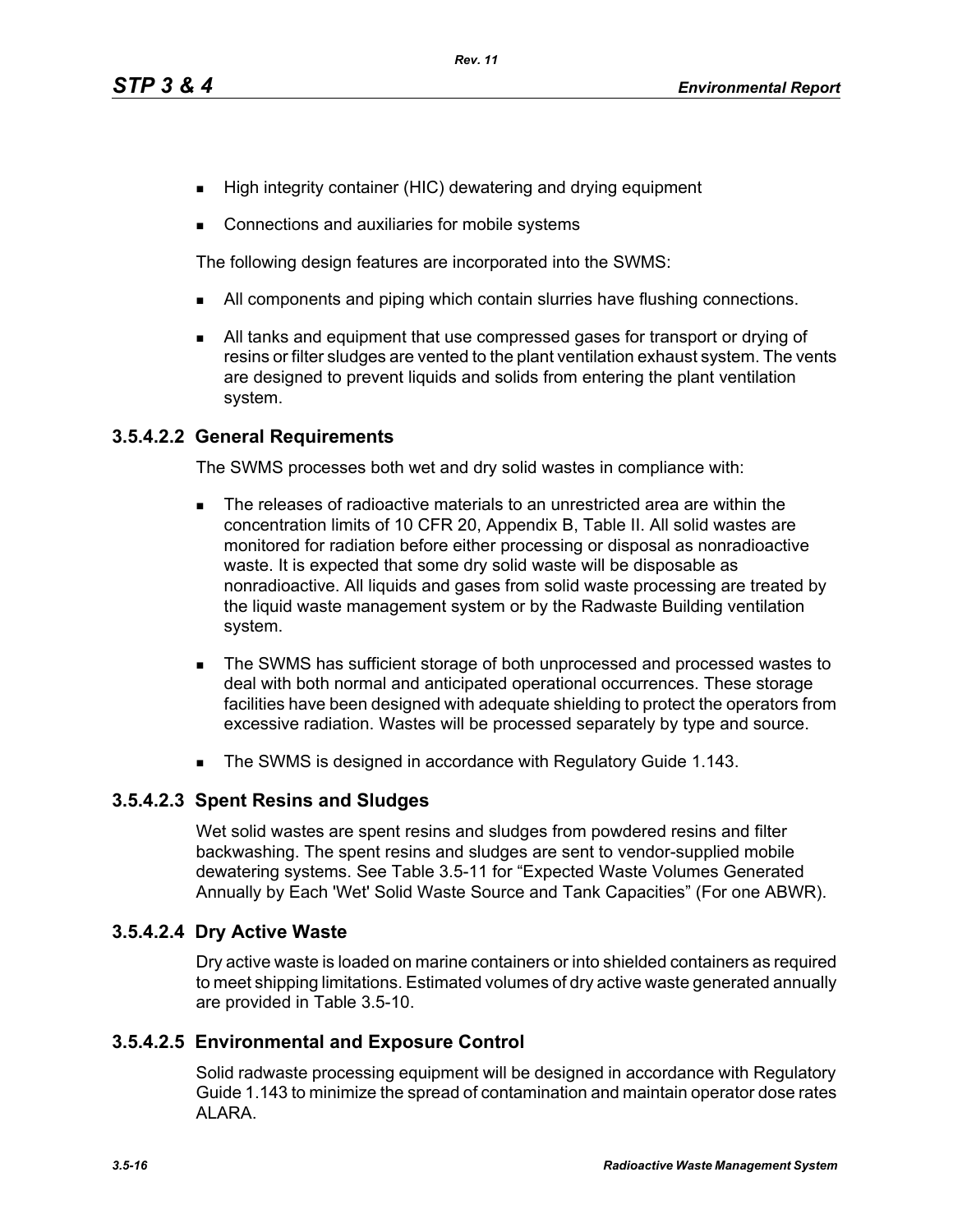## **3.5.4.2.6 Malfunction Analysis**

The process system is protected from overfilling the waste container by a high-level trip that closes the waste container fill valve and a camera that enables the operator to view the level of waste in the container and take action as required.

# **3.5.4.2.7 Shipment**

Containers normally can be shipped after processing, provided the proper shielding is available, without exceeding U.S. Department of Transportation radiation limits. If 49 CFR 173 dose limitations cannot be met, the containers are temporarily stored until the appropriate shielding is available.

Normally, high-integrity containers will be shipped after they are filled. While awaiting shipment, the high-integrity containers are temporarily stored with shielding in an appropriate storage location. A barrier to restrict access will be placed around the shielding. The radiation dose rate at the barrier shall be 50 μGy/hr (micrograys per hour) or less. Storage contingencies in the event that an off-site waste disposal facility becomes unavailable are discussed in Section 4.5. There is space for either box containers or high integrity containers in the solid waste storage area in the radwaste building. Low activity waste collected in buildings outside of the radwaste building will be temporarily stored locally until transferred to the radwaste building for storage/shipment. Uncontaminated shipping containers and vehicles may be stored outside. The annual volumes of solid radwaste to be shipped offsite are estimated in Table 3.5-12 (for one ABWR).

The packaged waste is stored until it is shipped offsite to a licensed radwaste processing facility or burial site. Onsite processing of the waste is in accordance with the existing STP Process Control Program (PCP) to meet transportation and radwaste processing facility or burial site waste acceptance requirements. The existing STP PCP will be modified as required to ensure it addresses the STP 3 & 4 waste streams. Packaging of waste for offsite shipment complies with applicable Department of Transportation and NRC regulations that specify requirements for shipment of radioactive material, including 49 CFR 172, 173 and 178, and 10 CFR 71.

# **3.5.4.2.8 Contingencies for Class B and C Wastes**

It is expected that Class B and C wastes will constitute about 5% of the low level radioactive waste (LLRW) that will be generated by the plant, with the balance being Class A waste (with small amounts of greater than Class C wastes that are subject to separate disposal provisions). As of July 1, 2008, the LLRW disposal facility in Barnwell, South Carolina is no longer accepting Class B and C waste from sources in states such as Texas that are outside of the Atlantic Compact. However, the disposal facility in Clive, Utah, is still accepting Class A waste from out of state.

STP 3 & 4 plans to load fuel in 2015 and begin operation no earlier than 2016 and therefore will not be generating Class B and C waste until then. Typically it takes about a year after fuel load before a sufficient quantity of B/C waste is generated to warrant a shipment for disposal. By 2016, it is likely that a disposal facility will be available that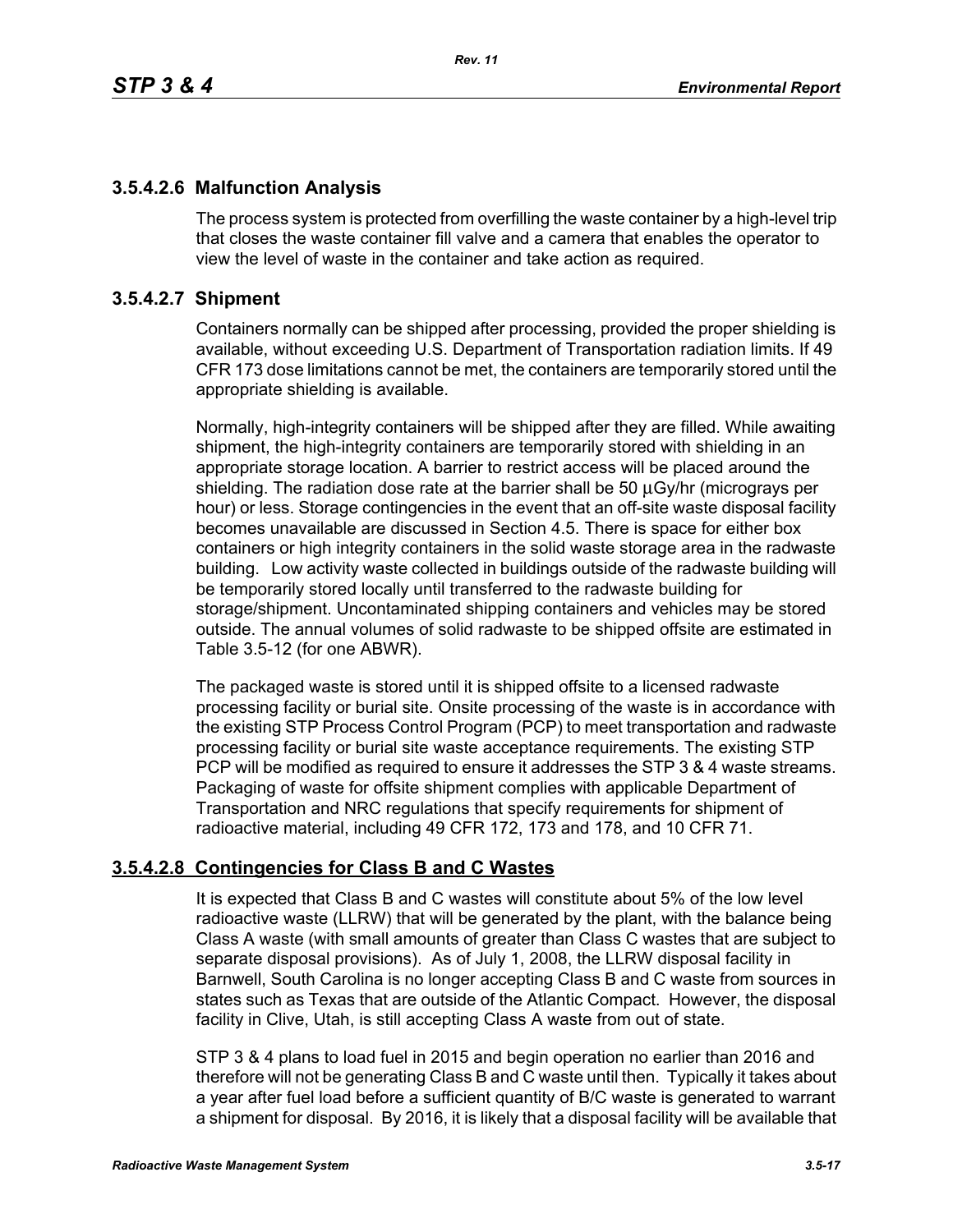will accept Class B and C waste from sources in Texas. In particular, in 2004, Waste Control Specialists applied for a license from the Texas Commission on Environmental Quality (TCEQ) to develop a disposal facility in Andrews County, Texas for Class A, B and C waste. As of August 2008, the Executive Director of Texas Commission on Environmental Quality has recommended to the full commission that Waste Control Specialists be granted the license to operate a Class A, B and C waste site for the Texas Compact. Therefore, by the time that STP 3 & 4 begins to operate, it is reasonable to expect that the Andrews County disposal facility will be in operation, and that STP 3 & 4 will be able to ship its Class A, B and C waste offsite to the Andrews County disposal facility.

However, in the event that there are no disposal facilities that will accept Class B and C wastes from sources in Texas at the time the plant begins operation, there are several options available for storage of such waste pending shipment offsite once a disposal facility becomes available:

- As provided in the FSAR Section 11.4.1.2, STP 3 & 4 Radwaste Building is designed to have 6 months of storage capacity for LLRW. Since Class B and C waste constitute only about 5% of the total LLRW, the Radwaste Building has about 10 years of safe storage capacity if it used solely for storage of Class B and C waste and if Class A waste is promptly shipped offsite. Also the waste tables in Section 11.4 are not based on a volume reduction (VR) process. Hence it is possible to extend this storage time frame by utilizing commercially available offsite waste processors. For example a VR of 8 to 10 is presently being achieved for resins.
- As described in FSAR Section 11.4.1.2, STP 1 & 2 have an Onsite Staging Facility (OSF) that could be used to store waste from STP 3 & 4 if that should become necessary. As explained in the Section 11.4.2.3.2 of the STP 1 & 2 UFSAR, the OSF has a 5-year LLRW storage capacity for Units 1 and 2. If that storage capacity were to be devoted to Class B and C waste, the OSF would have approximately 100 years of safe storage capacity for two units or 50 years for four units, assuming that Class A waste is shipped offsite in the normal course of business. Just as explained above, the storage duration could be extended by utilizing VR.
- If still additional storage capacity were eventually to be needed, STP 3 & 4 could construct storage facilities in accordance with applicable NRC guidance, such as Regulatory Issue Summary (RIS) 2008-12, Considerations for Extended Interim Storage of Low-Level Radioactive Waste by Fuel Cycle and Materials Licenses, and NUREG 0800 Section 11.4.

If STP 3 & 4 were to need to store Class B and C waste for an extended period of time, it would implement the provisions of RIS 2008-12 and NUREG 0800 Section 11.4.

The onsite storage facilities are designed to maintain onsite and offsite radiological doses within the limits in 10 CFR Part 20 and to maintain occupational exposures ALARA.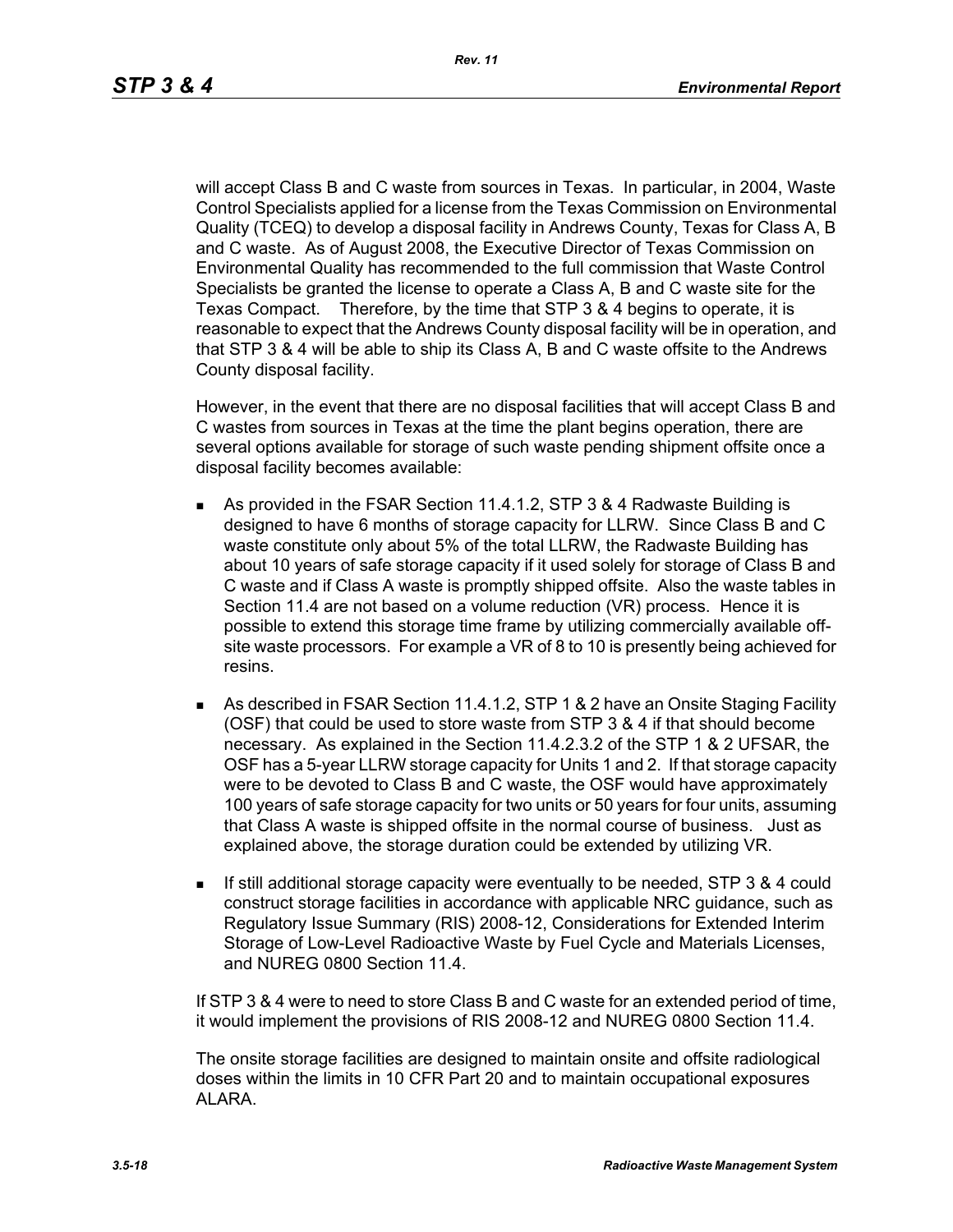### **3.5.5 References**

- 3.5-1 American National Standard Radioactive Source Term for Normal Operation of Light Water Reactors, ANSI/ANS-18.1.
- 3.5-2 Skarpelos, J.M. and R.S. Gilbert, Technical Derivation of BWR 1971 Design Basis Radioactive Material Source Terms, March 1973 (NEDO-10871).
- 3.5-3 Calculation of Releases of Radioactive Materials in Gaseous and Liquid Effluents from Boiling Water Reactors, NUREG-0016, Revision 1, January 1979.
- 3.5-4 Marrero, T.R., Airborne Releases From BWRs for Environmental Impact Evaluations, March 1976 (NEDO-21159).
- 3.5-5 ABWR Design Control Document, Tier 2 Manual, General Electric, Revision 4, March 1997.
- 3.5-6 Information Relevant to Ensuring that Occupational Radiation Exposures at Nuclear Power Stations Will Be as Low as is Reasonably Achievable, Regulatory Guide 8.8, June 1978, U.S. Nuclear Regulatory Commission, 1978.
- 3.5-7 Design Guidance for Radioactive Waste Management Systems, Structures, and Components Installed in Light-Water-Cooled Nuclear Power Plants, Regulatory Guide 1.143., Rev. 2 November 2001.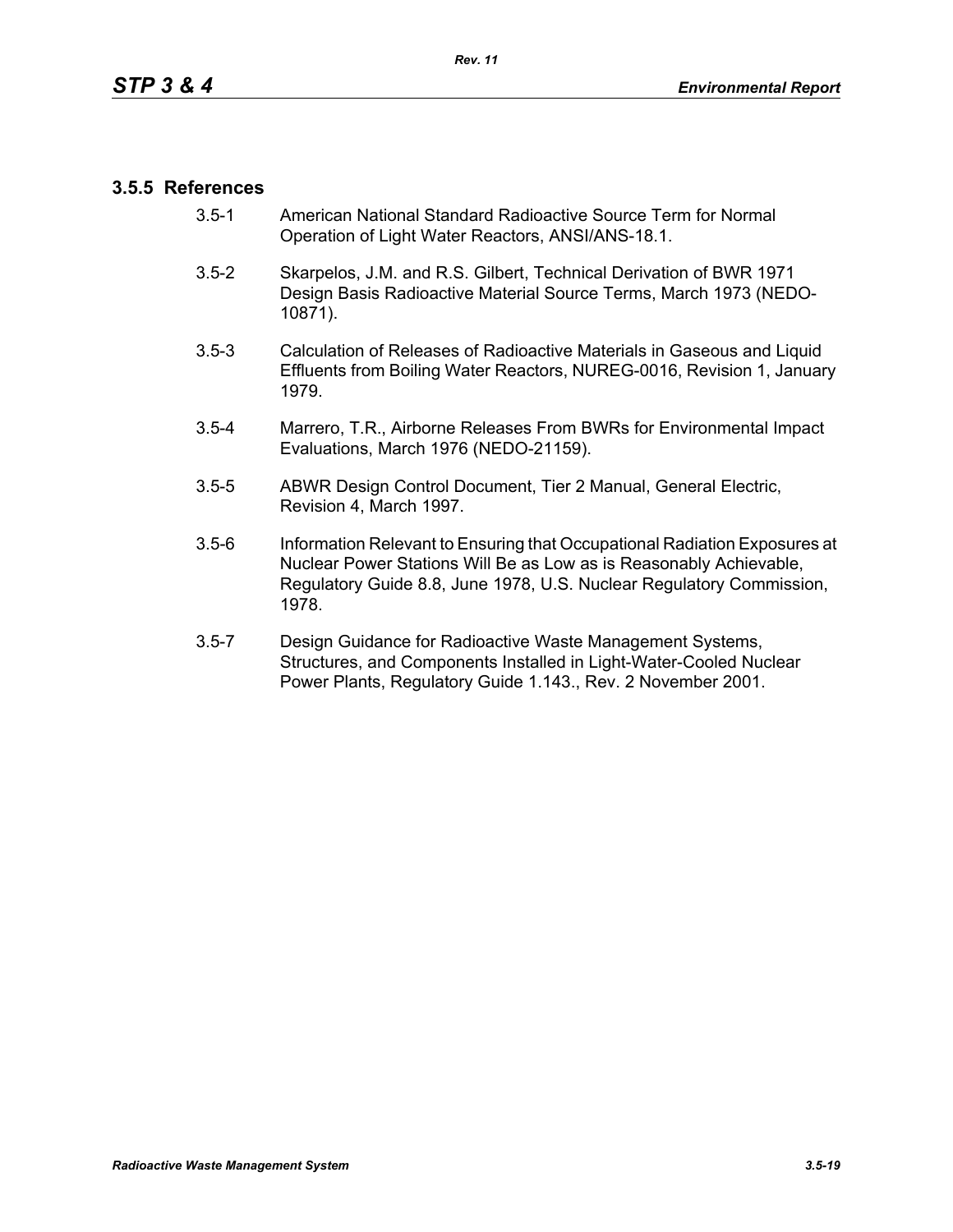| Radionuclide | <b>Annual Average</b><br><b>Liquid Releases</b><br>(MBq/yr) |
|--------------|-------------------------------------------------------------|
| $I - 131$    | 3.35E+02                                                    |
| $I-132$      | 7.15E+01                                                    |
| $I - 133$    | 1.38E+03                                                    |
| $I - 134$    | 4.22E+00                                                    |
| $I - 135$    | 4.03E+02                                                    |
| $H-3$        | 2.96E+05                                                    |
| $C-14$       | $0.00E + 00$                                                |
| Na-24        | 1.87E+02                                                    |
| $P-32$       | 2.10E+01                                                    |
| $Cr-51$      | 6.30E+02                                                    |
| Mn-54        | 1.47E+02                                                    |
| Mn-56        | 7.55E+01                                                    |
| $Co-56$      | $0.00E + 00$                                                |
| $Co-57$      | $0.00E + 00$                                                |
| $Co-58$      | 3.10E+02                                                    |
| Co-60        | 5.69E+02                                                    |
| Fe-55        | 3.50E+02                                                    |
| Fe-59        | 8.24E+01                                                    |
| Ni-63        | 6.29E+01                                                    |
| Cu-64        | 4.67E+02                                                    |
| Zn-65        | 1.63E+01                                                    |
| <b>Rb-89</b> | $0.00E + 00$                                                |
| Sr-89        | 1.16E+01                                                    |
| Sr-90        | 9.92E-01                                                    |
| Y-90         | $0.00E + 00$                                                |
| Sr-91        | 4.64E+01                                                    |
| $Y-91$       | 8.70E+00                                                    |
| Sr-92        | $1.64E + 01$                                                |
| Y-92         | 6.27E+01                                                    |
| Y-93         | 5.05E+01                                                    |
| Zr-95        | 4.10E+01                                                    |

# **Table 3.5-1 Annual Average Liquid Releases**

*Rev. 11*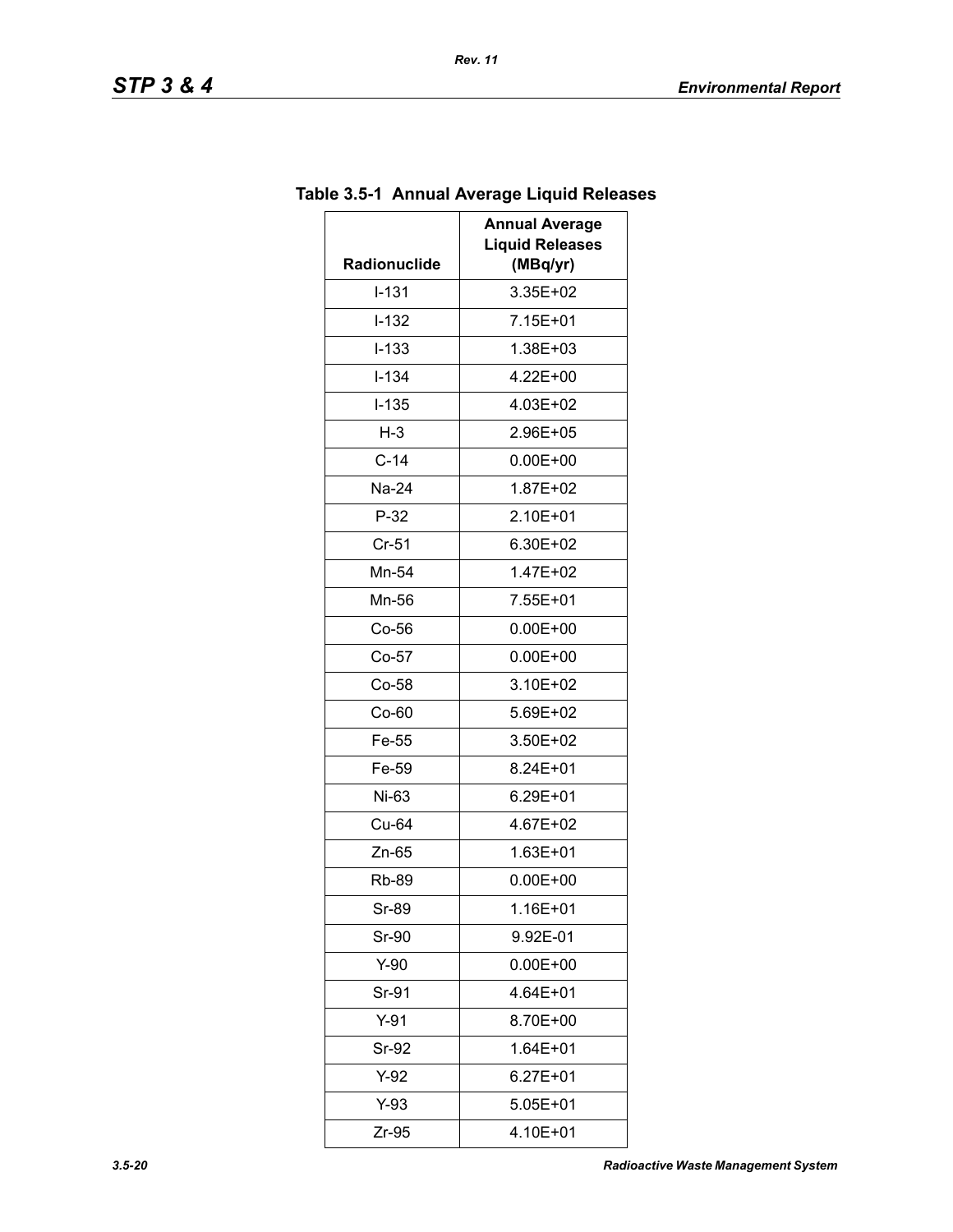| TD<br>SIF |  | œ |  |  |
|-----------|--|---|--|--|
|-----------|--|---|--|--|

| <b>Radionuclide</b> | <b>Annual Average</b><br><b>Liquid Releases</b><br>(MBq/yr) |
|---------------------|-------------------------------------------------------------|
| <b>Nb-95</b>        | 1.16E+01                                                    |
| Mo-99               | 9.66E+01                                                    |
| <b>Tc-99m</b>       | 2.10E+02                                                    |
| Ru-103              | $1.21E + 01$                                                |
| Rh-103m             | $0.00E + 00$                                                |
| <b>Ru-106</b>       | 3.29E+02                                                    |
| Rh-106              | 0.00E+00                                                    |
| Ag-110m             | 4.44E+01                                                    |
| Sb-124              | $0.00E + 00$                                                |
| Te-129m             | $3.12E + 00$                                                |
| Te-131m             | 3.10E+00                                                    |
| Te-132              | 5.00E-01                                                    |
| Cs-134              | 4.18E+02                                                    |
| Cs-136              | 2.78E+01                                                    |
| Cs-137              | $6.57E + 02$                                                |
| Cs-138              | 2.96E-02                                                    |
| Ba-140              | 6.23E+01                                                    |
| $La-140$            | $0.00E + 00$                                                |
| Ce-141              | 1.10E+01                                                    |
| Ce-144              | 1.44E+02                                                    |
| Pr-143              | 3.00E+00                                                    |
| Nd-147              | 7.40E-02                                                    |
| W-187               | 8.24E+00                                                    |
| Np-239              | 3.51E+02                                                    |

# **Table 3.5-1 Annual Average Liquid Releases (Continued)**

(FSAR Section 12.2, Table 12.2-22)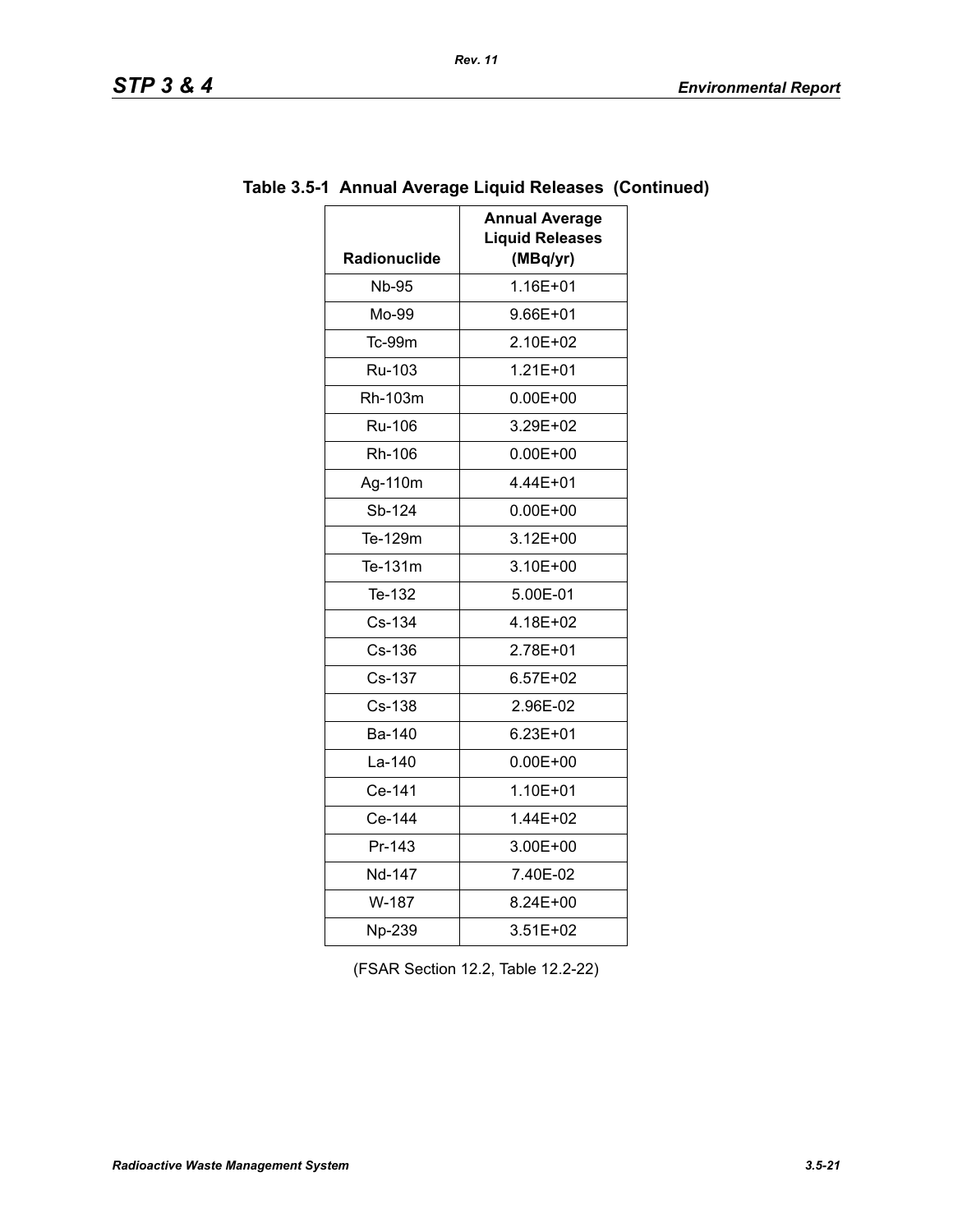|                     | <b>Annual Average</b><br><b>Gaseous Releases</b> |
|---------------------|--------------------------------------------------|
| <b>Radionuclide</b> | (MBq/yr)                                         |
| $Kr-83m$            | $3.1E + 01$                                      |
| $Kr-85m$            | 7.8E+05                                          |
| Kr-85               | $2.1E + 07$                                      |
| <b>Kr-87</b>        | $9.3E + 0.5$                                     |
| <b>Kr-88</b>        | $1.4E + 06$                                      |
| Kr-89               | 8.9E+06                                          |
| Kr-90               | $1.2E + 01$                                      |
| Xe-131m             | 1.9E+06                                          |
| Xe-133m             | $3.2E + 03$                                      |
| Xe-133              | 8.9E+07                                          |
| Xe-135m             | $1.5E + 07$                                      |
| Xe-135              | $1.7E + 07$                                      |
| Xe-137              | $1.9E + 07$                                      |
| Xe-138              | $1.6E + 07$                                      |
| Xe-139              | $1.5E + 01$                                      |
| $I - 131$           | $9.6E + 03$                                      |
| $I-132$             | $8.1E + 04$                                      |
| $I - 133$           | $6.3E + 04$                                      |
| $I - 134$           | 1.4E+05                                          |
| $I-135$             | 8.9E+04                                          |
| $H-3$               | $2.7E + 06$                                      |
| $C-14$              | $3.4E + 05$                                      |
| Na-24               | $1.5E + 02$                                      |
| $P-32$              | $3.4E + 01$                                      |
| Ar-41               | $2.5E + 05$                                      |
| $Cr-51$             | $1.3E + 03$                                      |
| Mn-54               | 2.0E+02                                          |
| Mn-56               | $1.3E + 02$                                      |
| Fe-55               | 2.4E+02                                          |
| Fe-59               | 3.0E+01                                          |
| $Co-58$             | 8.9E+01                                          |
| $Co-60$             | 4.8E+02                                          |
| Ni-63               | $2.4E - 01$                                      |
| Cu-64               | 3.7E+02                                          |
| Zn-65               | 4.1E+02                                          |

# **Table 3.5-2 Annual Average Gaseous Releases**

*Rev. 11*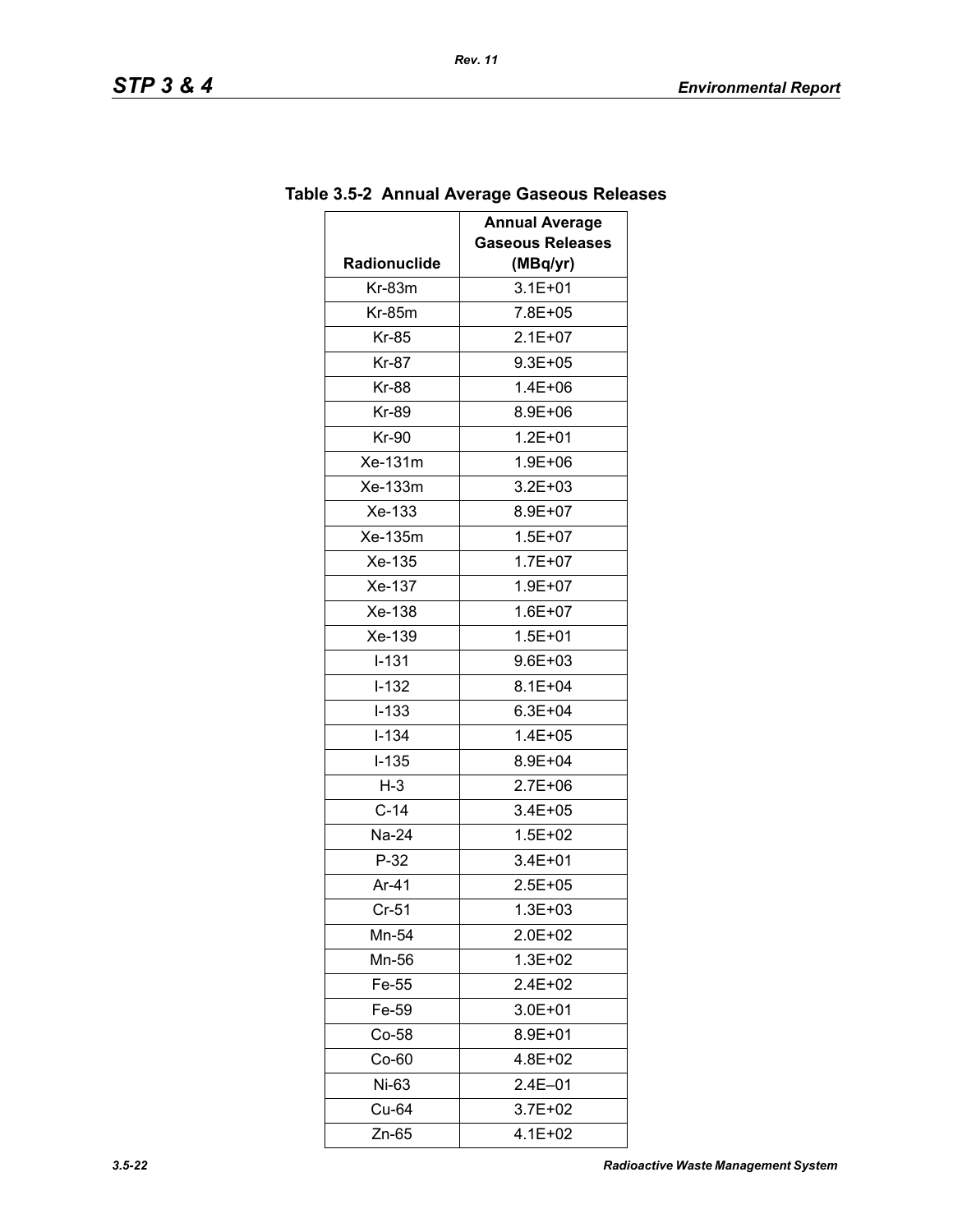| Radionuclide | <b>Annual Average</b><br><b>Gaseous Releases</b><br>(MBq/yr) |
|--------------|--------------------------------------------------------------|
| <b>Rb-89</b> | $1.6E + 00$                                                  |
| Sr-89        | $2.1E + 02$                                                  |
| <b>Sr-90</b> | 2.6E+00                                                      |
| $Y-90$       | $1.7E + 00$                                                  |
| Sr-91        | 3.7E+01                                                      |
| Sr-92        | 2.9E+01                                                      |
| $Y-91$       | 8.9E+00                                                      |
| $Y-92$       | $2.3E + 01$                                                  |
| $Y-93$       | $4.1E + 01$                                                  |
| $Zr-95$      | $5.9E + 01$                                                  |
| <b>Nb-95</b> | $3.1E + 02$                                                  |
| Mo-99        | 2.2E+03                                                      |
| Tc-99m       | $1.1E + 01$                                                  |
| Ru-103       | $1.3E + 02$                                                  |
| Rh-103m      | $4.1E + 00$                                                  |
| Ru-106       | 7.0E-01                                                      |
| Rh-106       | 7.0E-01                                                      |
| Ag-110m      | 7.4E-02                                                      |
| Sb-124       | $6.7E + 00$                                                  |
| Te-129m      | 8.1E+00                                                      |
| Te-131m      | 2.8E+00                                                      |
| Te-132       | 7.0E-01                                                      |
| Cs-134       | 2.3E+02                                                      |
| Cs-136       | $2.2E + 01$                                                  |
| Cs-137       | $3.5E + 02$                                                  |
| Cs-138       | $6.3E + 00$                                                  |
| Ba-140       | $1.0E + 03$                                                  |
| La-140       | $6.7E + 01$                                                  |
| Ce-141       | 3.4E+02                                                      |
| Ce-144       | 7.0E-01                                                      |
| Pr-144       | 7.0E-01                                                      |
| W-187        | 7.0E+00                                                      |
| Np-239       | 4.4E+02                                                      |
|              |                                                              |

### **Table 3.5-2 Annual Average Gaseous Releases (Continued)**

*Rev. 11*

(FSAR Section 12.2, Table 12.2-20)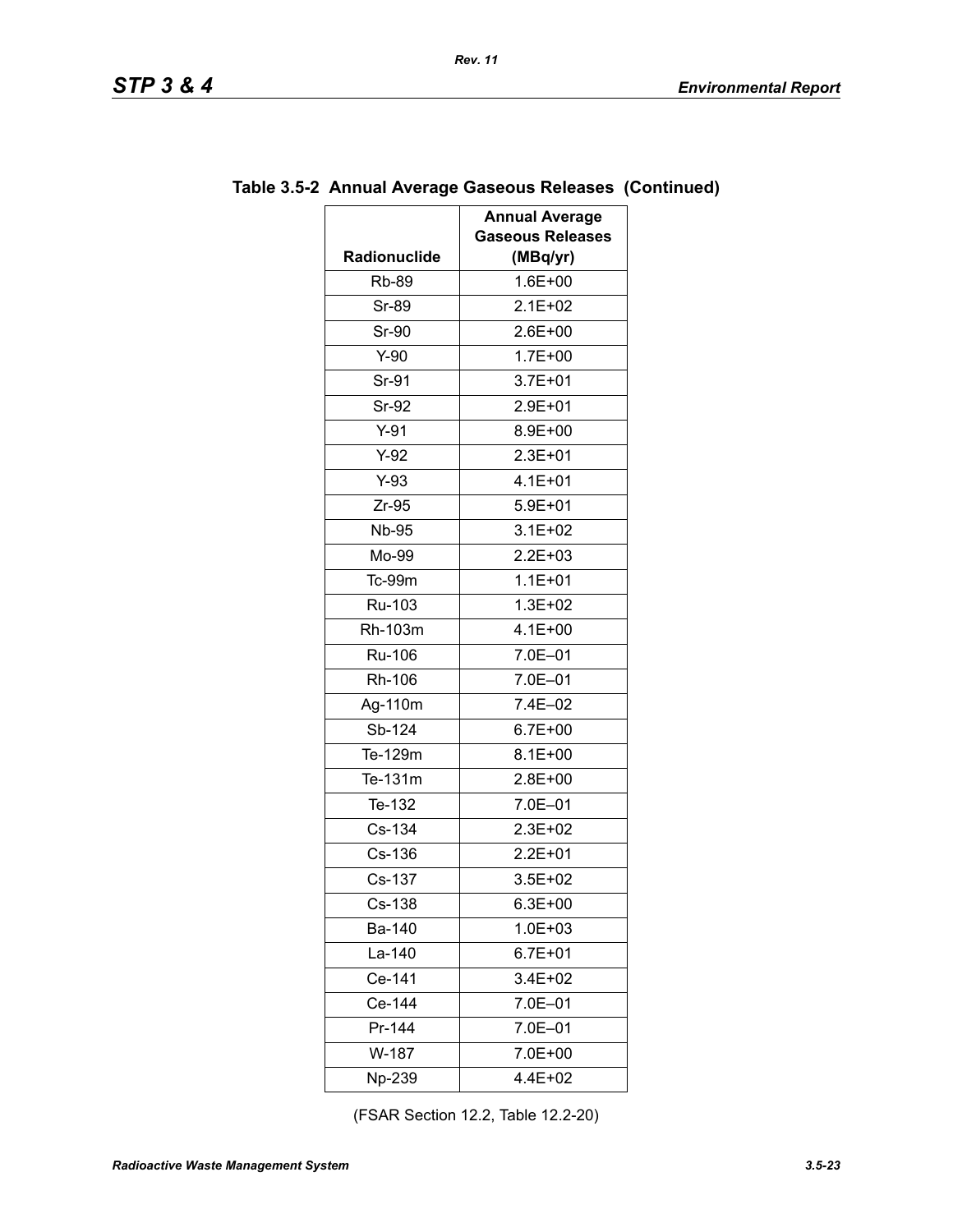| <b>Isotope</b>          | <b>Decay Constant, 1/hours</b> | Source Term t = 30 min (MBq/s) |
|-------------------------|--------------------------------|--------------------------------|
| $Kr-83m$                | 3.73 E-01                      | $1.1E + 02$                    |
| $Kr-85m$                | 1.55 E-01                      | $2.0F + 02$                    |
| Kr-85                   | 7.37 E-06                      | 8.9E-01                        |
| Kr-87                   | 5.47 E-01                      | $5.6E + 02$                    |
| Kr-88                   | 2.48 E-01                      | $6.3E + 02$                    |
| Kr-89                   | 1.32 E+01                      | $6.3E + 00$                    |
| $Xe-131m$               | 2.41 E-03                      | 7.4E-01                        |
| $Xe-133m$               | 1.30 E-02                      | $1.1E + 01$                    |
| Xe-133                  | 5.46 E-03                      | $3.1E + 02$                    |
| $Xe-135m$               | 2.72 E+00                      | $2.5E + 02$                    |
| Xe-135                  | 7.56 E-02                      | $8.1E + 02$                    |
| Xe-137<br>1.08 E+01     |                                | $2.6E + 01$                    |
| $Xe-138$<br>$2.93 E+00$ |                                | 7.8E+02                        |
| TOTAL                   |                                | $3.7E + 03$                    |

**Table 3.5-3 Noble Gas Source Terms in Steam** 

(Reference 3.5-5, Table 11.1-1)

| <b>Isotope</b> | <b>Decay Constant, 1/hours</b> | <b>Concentration (MBq/g)</b> |
|----------------|--------------------------------|------------------------------|
| $1 - 131$      | 3.59E-03                       | 5.9E-04                      |
| $1 - 132$      | 3.03E-01                       | $5.2E-03$                    |
| $I - 133$      | 3.33E-02                       | $4.1E-03$                    |
| $I - 134$      | 7.91E-01                       | 8.9E-03                      |
| $I - 135$      | 1.05E-01                       | 5.6E-03                      |

(Reference 3.5-5, Table 11.1-2)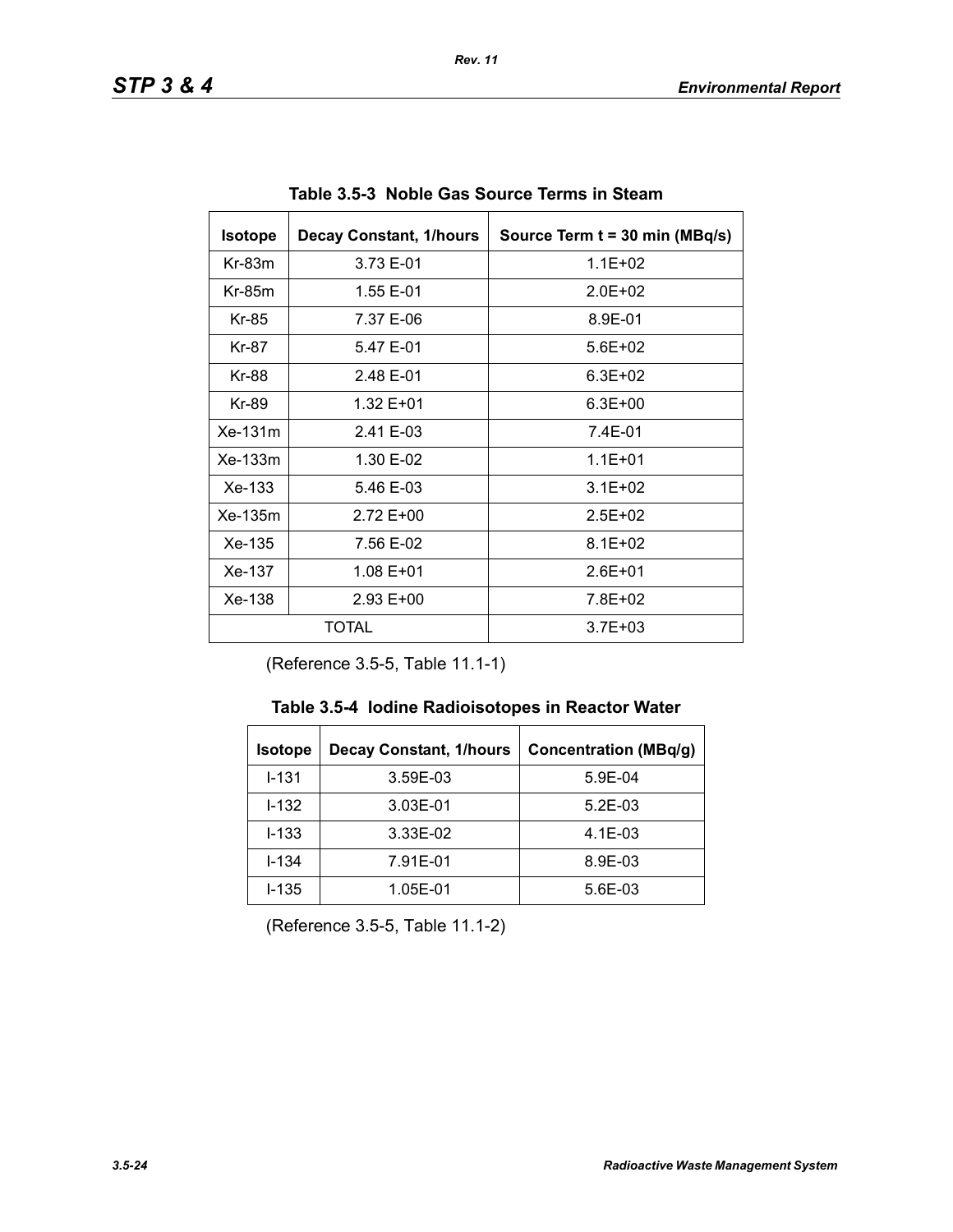| <b>Isotope</b> | <b>Decay Constant, 1/hours</b> | <b>Concentration (MBq/g)</b> |
|----------------|--------------------------------|------------------------------|
| <b>Rb-89</b>   | 2.74E+00                       | 7.8E-04                      |
| Sr-89          | 5.55E-04                       | 1.2E-05                      |
| Sr-90/Y-90     | 2.81E-06                       | 8.5E-07                      |
| Sr-91          | 7.31E-02                       | $5.2E-04$                    |
| Sr-92          | 2.56E-01                       | 1.4E-03                      |
| $Y-91$         | 4.93E-04                       | 4.8E-06                      |
| $Y-92$         | 1.96E-01                       | 8.1E-04                      |
| $Y-93$         | 6.8E-02                        | 5.2E-04                      |
| Zr-95/Nb-95    | 4.41E-04                       | 9.6E-07                      |
| Mo-99/Tc-99m   | 1.05E-02                       | 2.4E-04                      |
| Ru-103/Rh-103m | 7.29E-04                       | 2.4E-06                      |
| Ru-106/Rh-106  | 7.83E-05                       | 3.7E-07                      |
| Te-129m        | 8.65E-04                       | 4.8E-06                      |
| Te-131m        | 2.31E-02                       | 1.2E-05                      |
| Te-132         | 8.89E-03                       | 1.2E-06                      |
| Cs-134         | 3.84E-05                       | 3.3E-06                      |
| Cs-136         | 2.22E-03                       | $2.2E-06$                    |
| Cs-137         | 2.63E-06                       | 8.9E-06                      |
| Cs-138         | 1.29E+00                       | 1.5E-03                      |
| Ba-140/La-140  | 2.26E-03                       | 4.8E-05                      |
| Ce-141         | 8.88E-04                       | 3.7E-06                      |
| Ce-144/Pr-144  | 1.02E-04                       | 3.7E-07                      |
| Np-239         | 1.24E-02                       | 1.0E-03                      |

#### **Table 3.5-5 Nonvolatile Fission Products in Reactor Water**

(Reference 3.5-5, Table 11-1-3)

NOTE: Nuclides shown as pairs are assumed to be in secular equilibrium. The parent decay constant and concentration are shown.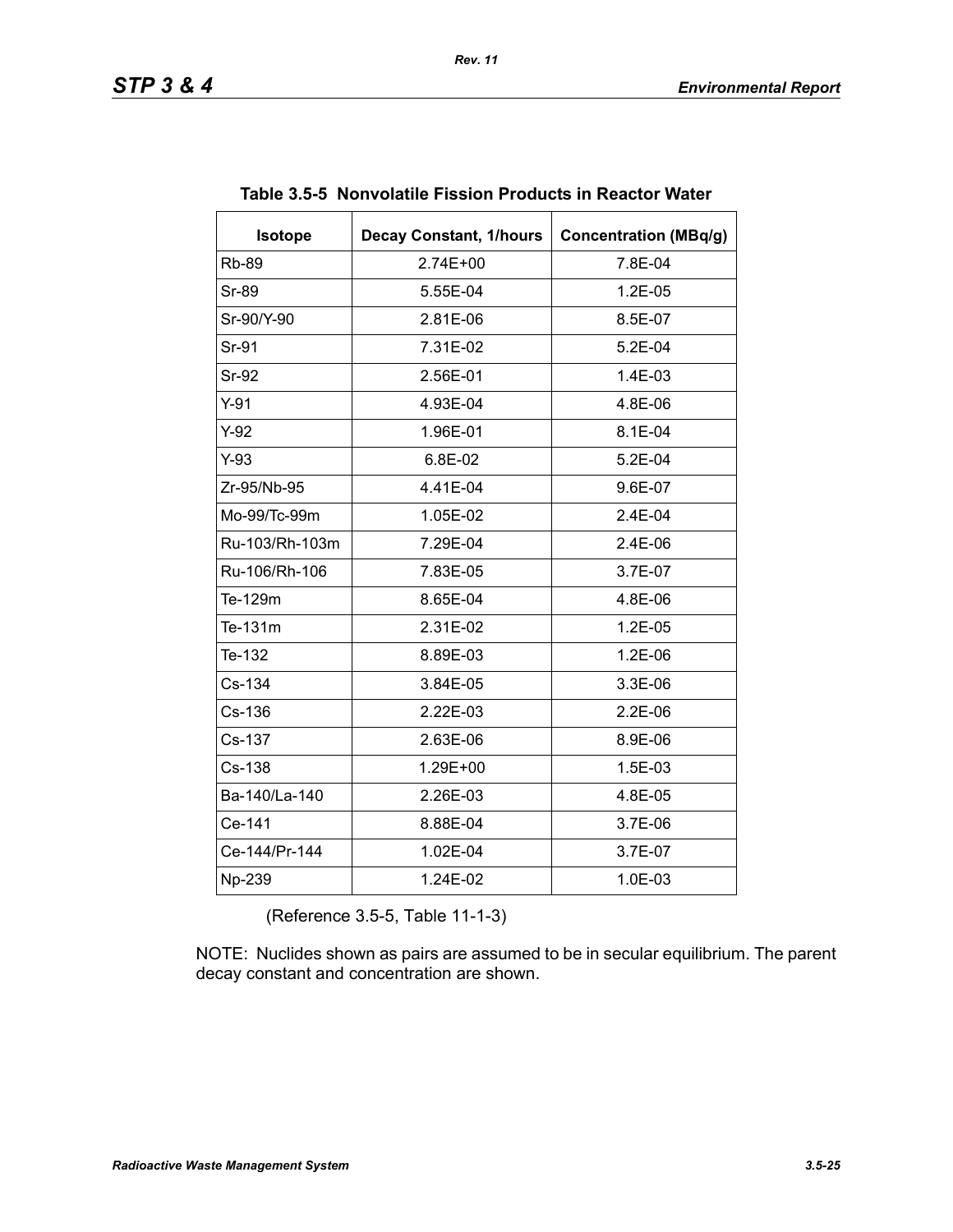| Table 3.5-6 Coolant Activation Products in Reactor Water and Steam |  |
|--------------------------------------------------------------------|--|
|--------------------------------------------------------------------|--|

*Rev. 11*

| <b>Isotope</b> | <b>Half-Life</b> | <b>Steam Concentration</b><br>(MBq/g) | <b>Reactor Water</b><br><b>Concentration</b><br>(MBq/g) |  |
|----------------|------------------|---------------------------------------|---------------------------------------------------------|--|
| $N-16$         | 7.13 s           | $1.9E+00$ [1]                         | $3.6E+00$ [2]                                           |  |

[1] Use 11 MBq/g for operation with hydrogen water chemistry

[2] Valid at core exit

(Reference 3.5-5, Table 11.1-4)

| <b>Isotope</b> | <b>Decay Constant, 1/hours</b> | <b>Concentration (MBq/g)</b> |
|----------------|--------------------------------|------------------------------|
| Na-24          | 4.63E-02                       | 1.3E-03                      |
| P-32           | 2.02E-03                       | 2.4E-05                      |
| Cr-51          | 1.04E-03                       | 7.4E-04                      |
| Mn-54          | 9.53E-05                       | 8.5E-06                      |
| Mn-56          | 2.69E-01                       | 6.7E-03                      |
| Co-58          | 4.05E-04                       | 2.4E-05                      |
| Co-60          | 1.50E-05                       | 4.8E-05                      |
| Fe-55          | 3.04E-05                       | $1.2E - 04$                  |
| Fe-59          | 6.33E-04                       | 3.7E-06                      |
| Ni-63          | 7.90E-07                       | $1.2E - 04$                  |
| Cu-64          | 5.42E-02                       | 3.7E-03                      |
| Zn-65          | 1.18E-04                       | $2.4E - 0.5$                 |
| Ag-110m        | 1.16E-04                       | $1.2E - 07$                  |
| W-187          | 2.90E-02                       | 3.7E-05                      |

**Table 3.5-7 Non-Coolant Activation Products in Reactor Water** 

(Reference 3.5-5, Table 11.1-5)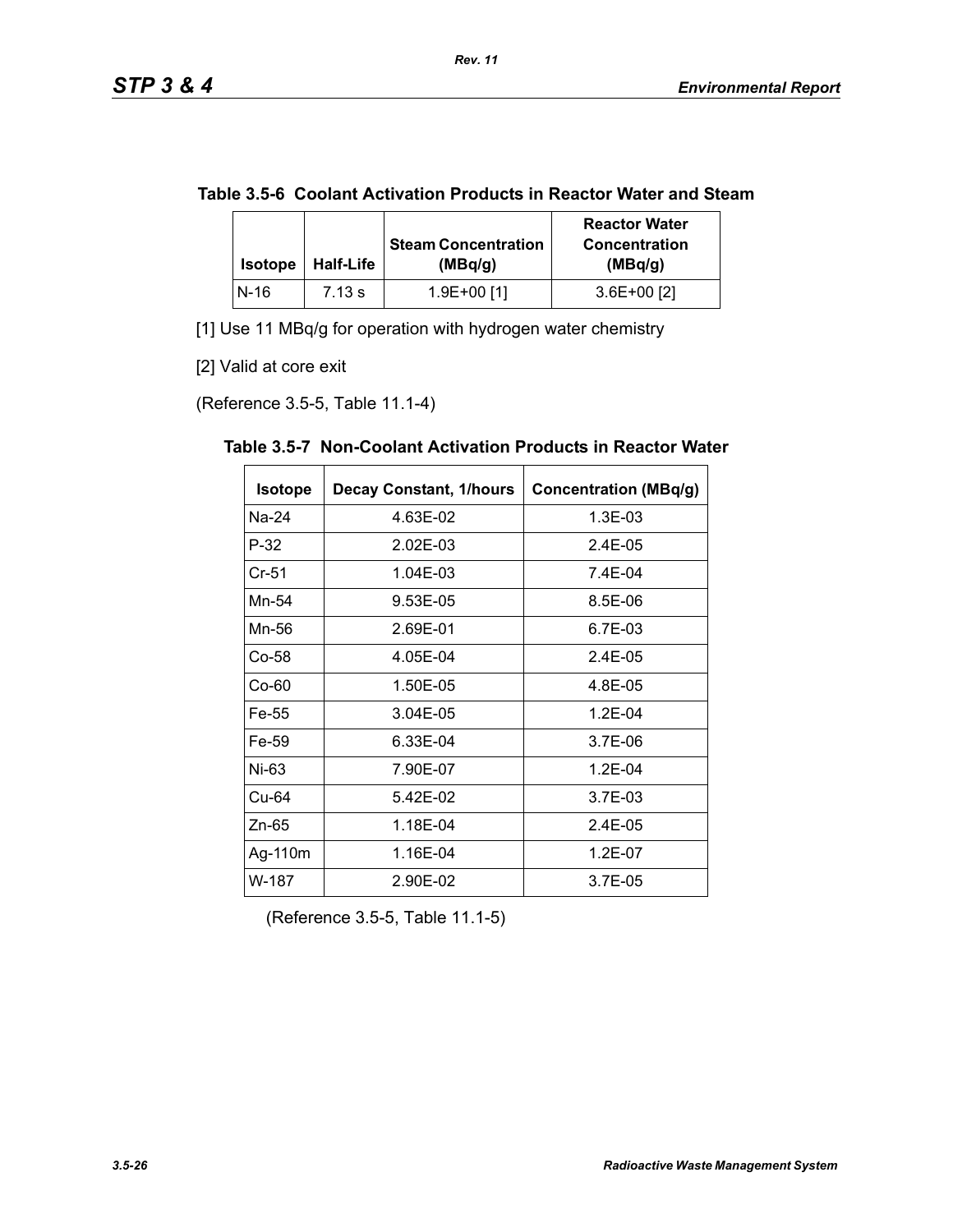# **Table 3.5-8 Capability of Liquid Radwaste Subsystems to Process Expected Wastes [1]**

| <b>Subsyste</b><br>m | <b>Process</b><br>Rate | <b>Maximum Process</b><br>Capacity [6] | <b>Normal Waste</b><br><b>Generation Rate</b> | <b>Maximum Daily</b><br><b>Generation Rate</b> |
|----------------------|------------------------|----------------------------------------|-----------------------------------------------|------------------------------------------------|
| <b>LCW</b> [2]       | 34 $m^3/h$             | 653 $m^3$ /day                         | 55 $m^3$ /day                                 | 615 $m^3$ /day                                 |
| <b>HCW</b> [3]       | 34 $m^3/h$             | 653 $m^3$ /day                         | 15 $m^3$ /day                                 | 65 $m^3$ /day                                  |
| DW [4]               | 34 $m^3/h$             | 653 $m^3$ /day                         | 4 $m^3$ /day                                  | 12 $m^3$ /day                                  |
| CW [5]               | 4 $m^3/h$              | 192 $m^3$ /day                         | 2 $m^3$ /day                                  | 2 $m^3$ /day                                   |

[1] FSAR Table 11.2-2

[2] LCW – low conductivity waste

[3] HCW – high conductivity waste

[4] DW – detergent waste

[5] CW – Chemical Waste

[6] For one day only

| <b>Halogens</b> |              |                | <b>Soluble Fission</b><br><b>Products</b> |                | <b>Insoluble Fission</b><br><b>Products</b> |                | <b>Activation Products</b> |  |
|-----------------|--------------|----------------|-------------------------------------------|----------------|---------------------------------------------|----------------|----------------------------|--|
| <b>Isotope</b>  | <b>MBq</b>   | <b>Isotope</b> | <b>MBq</b>                                | <b>Isotope</b> | <b>MBq</b>                                  | <b>Isotope</b> | <b>MBq</b>                 |  |
| $I-131$         | 7.38E+07     | <b>Rb-89</b>   | 1.37E+05                                  | $Y-91$         | 1.78E+06                                    | Na-24          | 2.44E+07                   |  |
| $I-132$         | 1.50E+07     | Sr-89          | 4.59E+06                                  | $Y-92$         | 3.58E+06                                    | $P-32$         | $6.41E + 06$               |  |
| $I-133$         | 1.08E+08     | Sr-90          | $3.58E + 05$                              | $Y-93$         | $6.62E + 06$                                | $Cr-51$        | 2.44E+08                   |  |
| $I - 134$       | $9.86E + 06$ | $Y-90$         | 3.58E+05                                  | $Zr-95$        | 3.60E+05                                    | Mn-54          | 3.49E+06                   |  |
| $I - 135$       | 4.67E+07     | Sr-91          | $6.18E + 06$                              | <b>Nb-95</b>   | 3.60E+05                                    | Mn-56          | 2.16E+07                   |  |
|                 |              | Sr-92          | 4.75E+06                                  | Ru-103         | 8.42E+05                                    | Co-58          | $9.14E + 06$               |  |
|                 |              | Mo-99          | 1.97E+07                                  | Rh-103M        | 8.42E+05                                    | $Co-60$        | 2.01E+07                   |  |
|                 |              | <b>Tc-99M</b>  | 1.97E+07                                  | Ru-106         | $1.51E + 05$                                | Fe-55          | 2.63E+07                   |  |
|                 |              | Te-129M        | 1.64E+06                                  | Rh-106         | $1.51E + 05$                                | Fe-59          | 1.33E+06                   |  |
|                 |              | Te-131M        | 4.51E+05                                  | La-140         | $1.22E + 07$                                | $Ni-63$        | 5.06E+07                   |  |
|                 |              | Te-132         | $1.15E + 06$                              | Ce-141         | 1.25E+06                                    | $Cu-64$        | 5.93E+07                   |  |
|                 |              | Cs-134         | 7.54E+05                                  | Ce-144         | 1.50E+05                                    | $Zn-65$        | $9.81E + 06$               |  |
|                 |              | Cs-136         | $3.13E + 05$                              | Pr-143         | 1.50E+05                                    | Ag-110M        | 4.91E+04                   |  |
|                 |              | Cs-137         | 2.08E+06                                  |                |                                             | W-187          | $1.11E + 06$               |  |
|                 |              | $Cs - 138$     | $1.01E + 06$                              |                |                                             |                |                            |  |
|                 |              | Ba-140         | 1.22E+07                                  |                |                                             |                |                            |  |
|                 |              | Np-239         | 6.99E+07                                  |                |                                             |                |                            |  |

#### **Table 3.5-9 Solid Radwaste Component Inventories [1]**

[1] Sum total of inventories from CUW (Reactor Water Cleanup System) Backwash Receiving Tank, CF (Condensate Filtration) Backwash Receiving Tank, Phase Separator, Spent Resin Storage Tank, Liquid Waste (LW) Backwash Receiving Tank (FSAR Section 12.2, Tables 12.2-15a-d & 12.2-15l)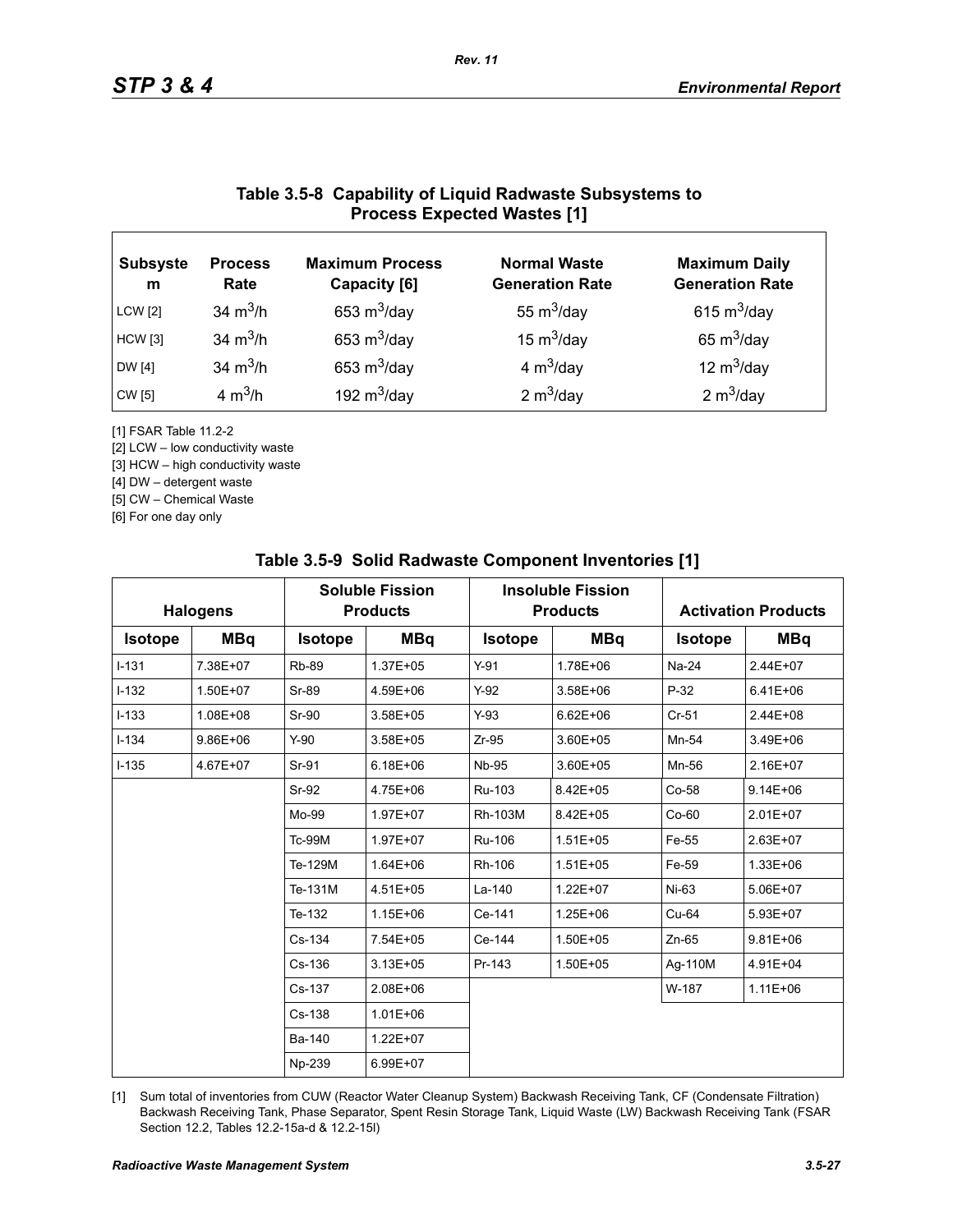$\mathcal{L}$ 

| le 3.5-10  Estimates of Expected Annual "Dry" Solid Was |                                        |  |
|---------------------------------------------------------|----------------------------------------|--|
| <b>Dry Waste Source</b>                                 | Volume Generation (m <sup>3</sup> /yr) |  |
| Combustible Waste                                       | 225                                    |  |
| Compactable Waste                                       | 38                                     |  |
| <b>Other Waste</b>                                      | 100                                    |  |

**Table 3.5-10 Estimates of Expected Annual "Dry" Solid Wastes** 

(FSAR Section 11.4, Table 11.4-2)

#### **Table 3.5-11 Expected Waste Volume Generated Annually by Each "Wet" Solid Waste Source and Tank Capacities**

| <b>Wet Waste Source</b>        | Volume Generation (m <sup>3</sup> /yr) [1] |
|--------------------------------|--------------------------------------------|
| CUW F/D Sludge                 | 4.7                                        |
| FPC F/D Sludge                 | 1.8                                        |
| Condensate Filter sludge       | 4.6                                        |
| <b>LCW Filter Sludge</b>       | 0.6                                        |
| <b>HCW Filter Sludge</b>       | 3.8                                        |
| Condensate Demineralizer resin | 18.0                                       |
| <b>LCW Demineralizer Resin</b> | 1.8                                        |
| <b>HCW Demineralizer Resin</b> | 1.8                                        |
| <b>HCW RO Reject</b>           | 73.0                                       |

CUW F/D – Reactor Water Cleanup filter demineralizer FPC F/D – Fuel Pool Cooling and Cleanup filter demineralizer [1] FSAR 11.4, Table 11.4-1

| <b>Waste Type</b>  | Shipped Volume (m <sup>3</sup> /yr) |  |
|--------------------|-------------------------------------|--|
| Combustible Waste  | 225                                 |  |
| Compressible Waste | 38                                  |  |
| Resins and Sludges | 110                                 |  |
| <b>Other Waste</b> | 100                                 |  |
| <b>Mixed Waste</b> | 0.5                                 |  |

From FSAR Section 11.4 (Table 11.4-3)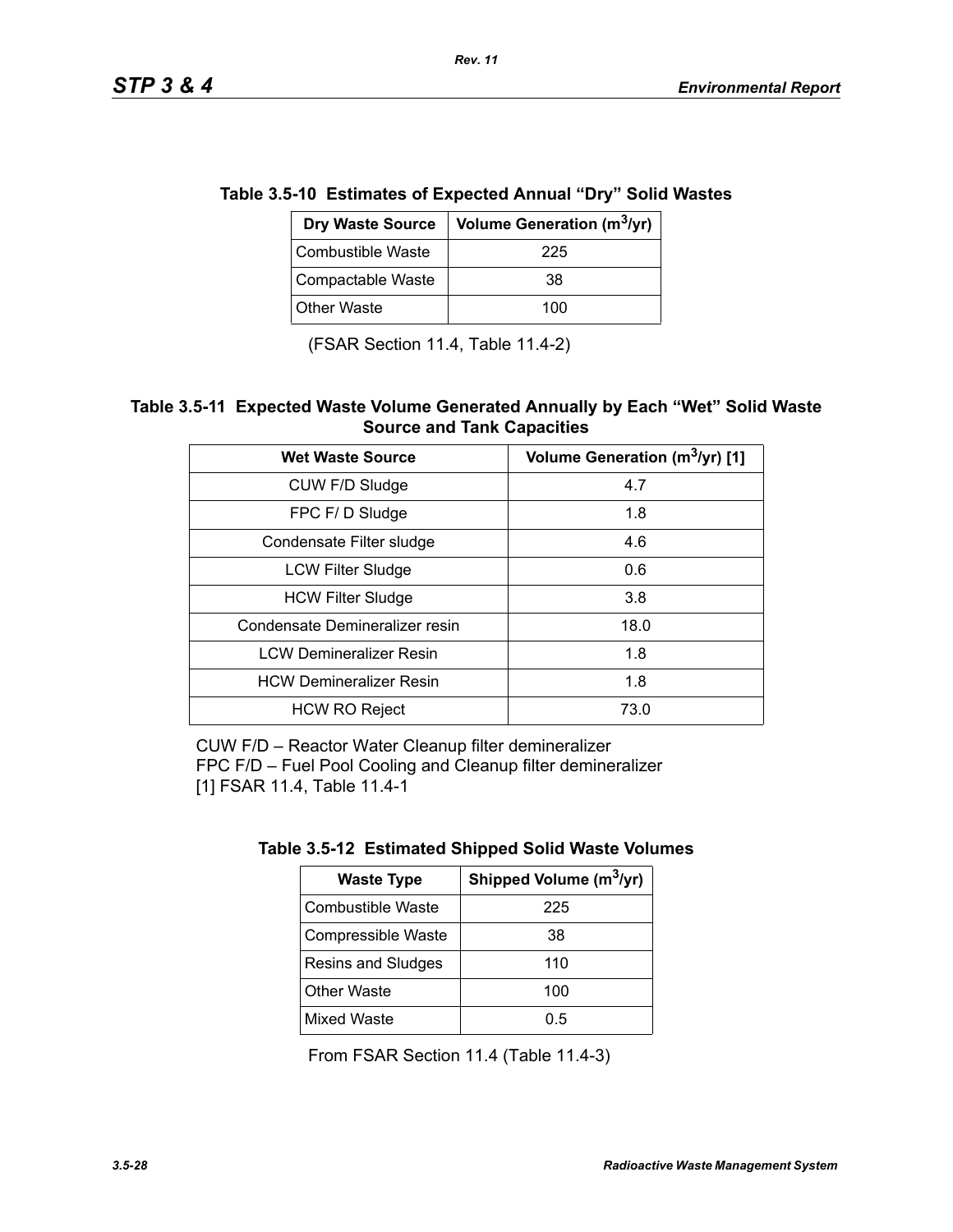

*STP 3 & 4*